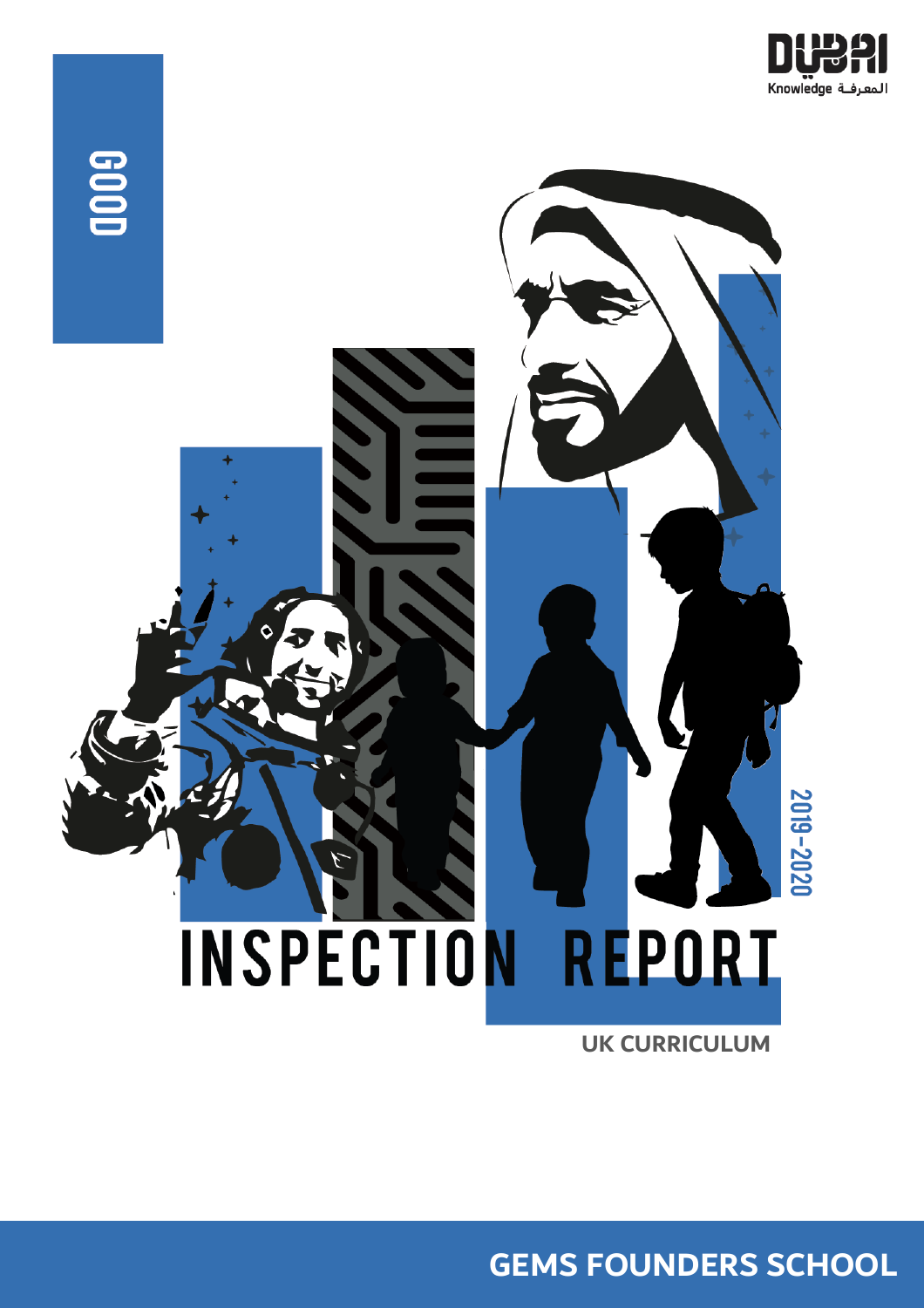

# **Contents**

<span id="page-1-0"></span>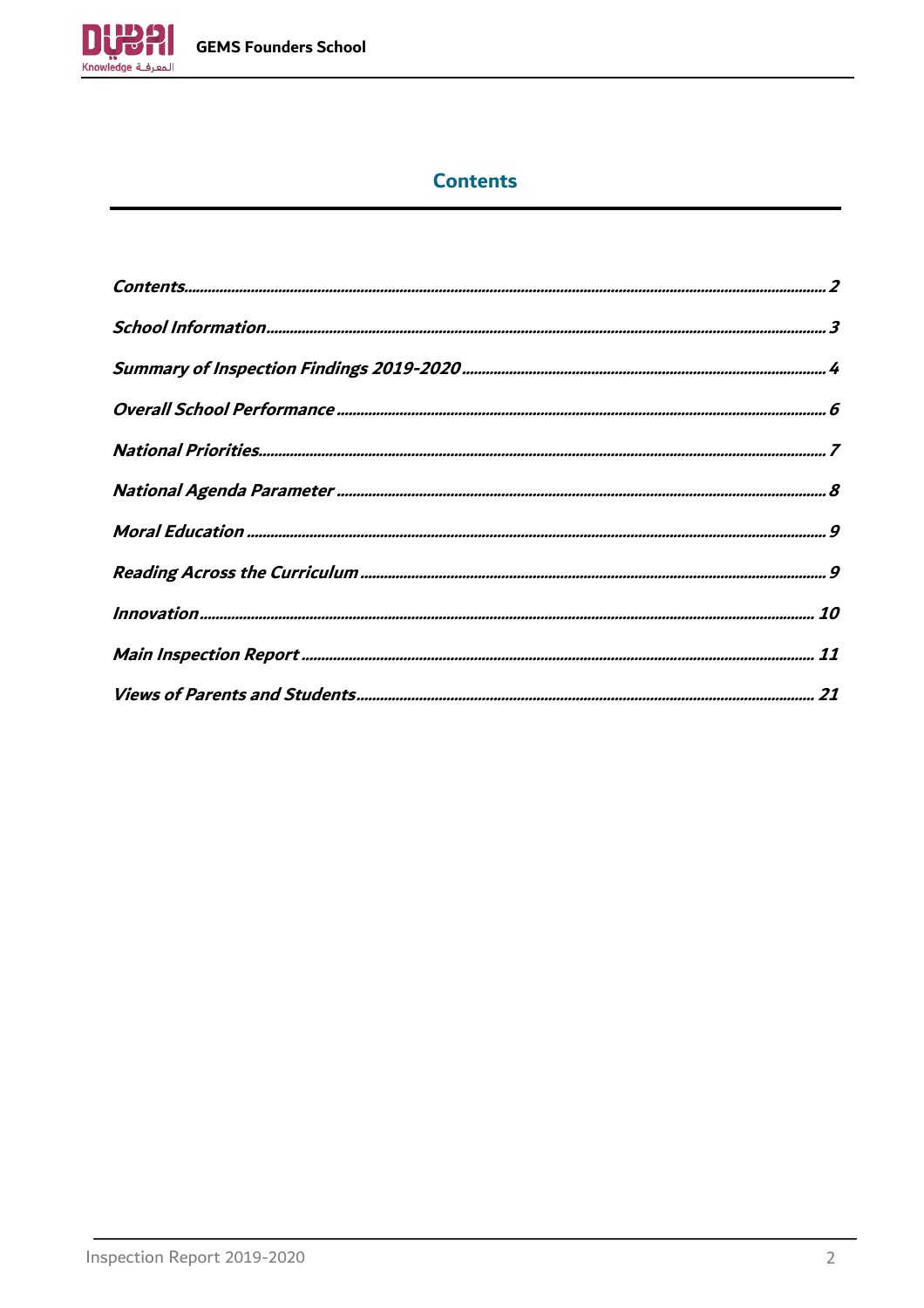

# <span id="page-2-0"></span>**School Information**

|                     | ⊙)                                                                                                   | Location                                       | Al Barsha 2                      |
|---------------------|------------------------------------------------------------------------------------------------------|------------------------------------------------|----------------------------------|
|                     | Ê                                                                                                    | Opening year of School                         | 2016                             |
|                     | ⊕                                                                                                    | Website                                        | www.gemsfoundersschool-dubai.com |
|                     | Ö                                                                                                    | Telephone                                      | +97145195222                     |
|                     | Q                                                                                                    | Principal                                      | Matthew Burfield                 |
| General Information | UU                                                                                                   | Principal - Date appointed                     | 2/18/2016                        |
|                     | Š,                                                                                                   | Language of Instruction                        | English                          |
|                     | 罰                                                                                                    | <b>Inspection Dates</b>                        | 10 to 13 February 2020           |
|                     |                                                                                                      | Gender of students                             |                                  |
|                     | 释                                                                                                    |                                                | Boys and girls                   |
|                     | AGE <sup></sup>                                                                                      | Age range                                      | $3 - 18$                         |
| Students            | $\frac{100}{90}$                                                                                     | Grades or year groups                          | FS1-Year 13                      |
|                     | 253                                                                                                  | Number of students on roll                     | 4235                             |
|                     |                                                                                                      | Number of Emirati students                     | 106                              |
|                     | 1,92                                                                                                 | Number of students of determination            | 611                              |
|                     |                                                                                                      | Largest nationality group of students          | Arab                             |
|                     | Ĥ″.                                                                                                  | Number of teachers                             | 240                              |
|                     | $\left(\begin{smallmatrix} 1 & 0 \\ 0 & 1 \end{smallmatrix}\right)$                                  | Largest nationality group of teachers          | <b>British</b>                   |
|                     | Y                                                                                                    | Number of teaching assistants                  | 67                               |
| <b>Teachers</b>     |                                                                                                      | Teacher-student ratio                          | 1:18                             |
|                     | Fa<br>An                                                                                             | Number of guidance counsellors                 | $\overline{2}$                   |
|                     | $\circledS$                                                                                          | Teacher turnover                               | 12%                              |
|                     |                                                                                                      |                                                |                                  |
|                     | <b>HARRY</b>                                                                                         | Educational Permit/ License                    | <b>UK</b>                        |
|                     |                                                                                                      | Main Curriculum                                | <b>UK</b>                        |
| Curriculun          | 霉                                                                                                    | <b>External Tests and Examinations</b>         | IGCSE, AS and A-level            |
|                     |                                                                                                      | Accreditation                                  | BSO, BSME and COBIS              |
|                     | $\begin{array}{ c }\hline \mathbf{g}=\mathbf{g}\\ \hline \mathbf{g}=\mathbf{g}\\ \hline \end{array}$ | National Agenda Benchmark Tests                | GL PTE, PTM and PTS              |
|                     |                                                                                                      | <b>School Journey for GEMS FOUNDERS SCHOOL</b> |                                  |

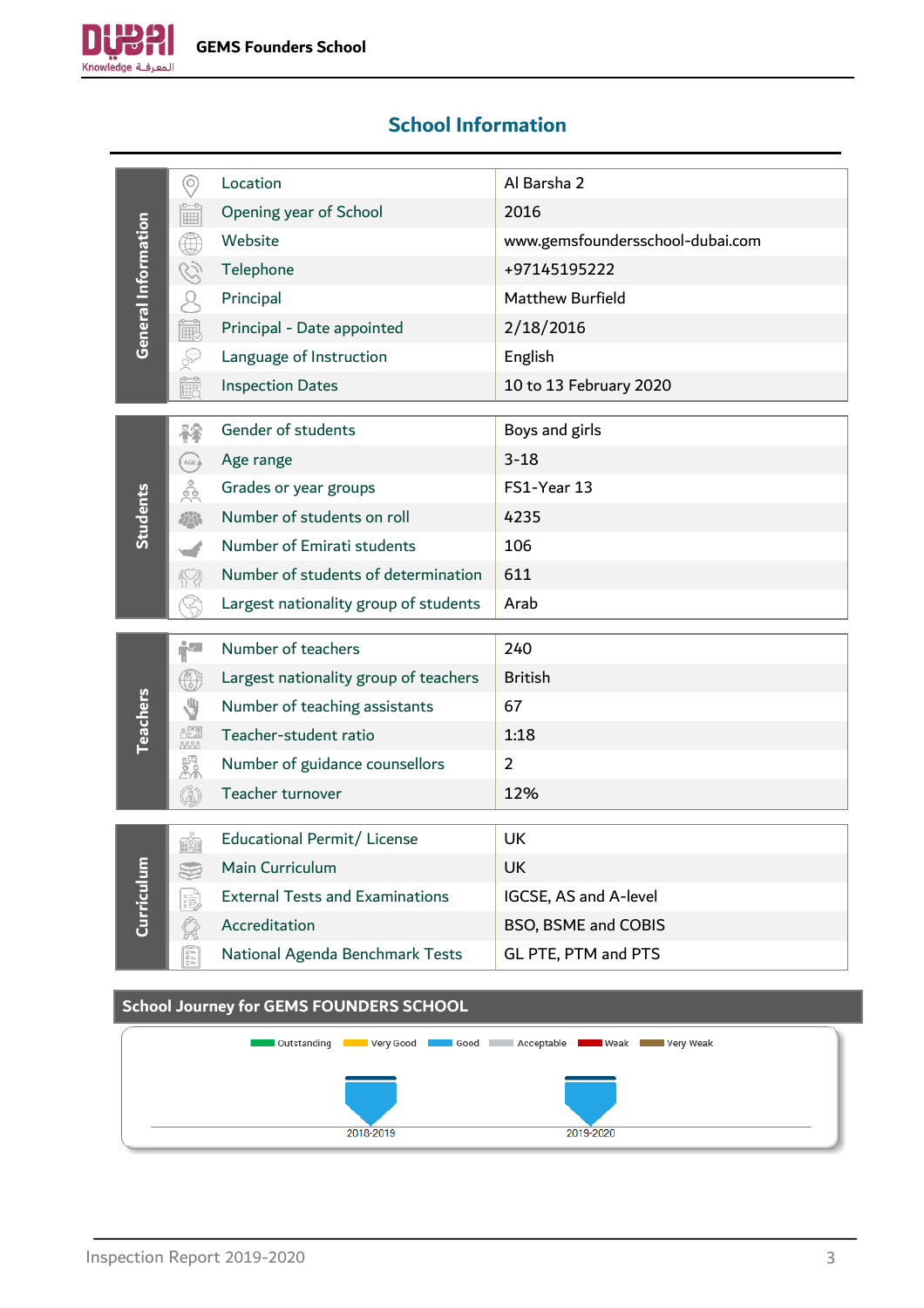

**Student**

**outcomes**

## **Summary of Inspection Findings 2019-2020**

<span id="page-3-0"></span>The overall quality of education provided by the school is **good**. The section below summarises the inspection findings for students' outcomes, provision and leadership.

• Students make good progress in English, mathematics and science. Attainment is good in English and mathematics at Secondary and Post-16, and acceptable elsewhere in those subjects and in science. Mathematics attainment at Secondary has improved. Attainment in UAE social studies is good. Progress and attainment in Islamic education and Arabic remain mostly acceptable. Learning skills are mainly good and have improved to very good at post-16.

• Students' behaviour and attitudes towards work and others have improved in the secondary and post-16 phases and are now very good at all phases. Their appreciation of Islamic values and Emirati and other cultures has improved and is now in line with their social responsibility and innovation skills, which are good at all phases.

- The overall quality of teaching continues to be good at all phases, with some variability across subjects. Teachers explain things well and plan and implement interesting lessons in most subjects. Promotion of independent learning is less consistent. In most subjects, teachers implement the school's effective assessment systems well, particularly in Foundation Stage (FS), and know children's and students' strengths and development needs.
- The curriculum continues to be well designed and implemented effectively. Within subjects, there is generally appropriate breadth, balance, continuity and progression. Teachers' use of assessment information to modify the curriculum and lessons to meet the needs of different groups of students is good, but not fully effective for students of determination. Links to Emirati culture are well made.
- The school's arrangement for health and safety, and the way in which staff implement them, have improved and are now outstanding at all phases. Promotion of well-being is a strength. The procedures for care and support are applied effectively, and these aspects have improved and are now very good. Specialist support for students of determination is of high quality.

**Leadership and**  Leadership and management **management**

**Provision for learners**

**Provision for learners** 

• The principal and senior leaders have established a clearer and more ambitious strategic direction. Together with governors and staff they evaluate most aspects of the school's work accurately, and involve all staff in implementing an enhanced improvement plan. Management, staffing, facilities, resources and partnerships are now of high quality. Governors and senior leaders have ensured that many aspects have improved, and are working to improve progress and attainment.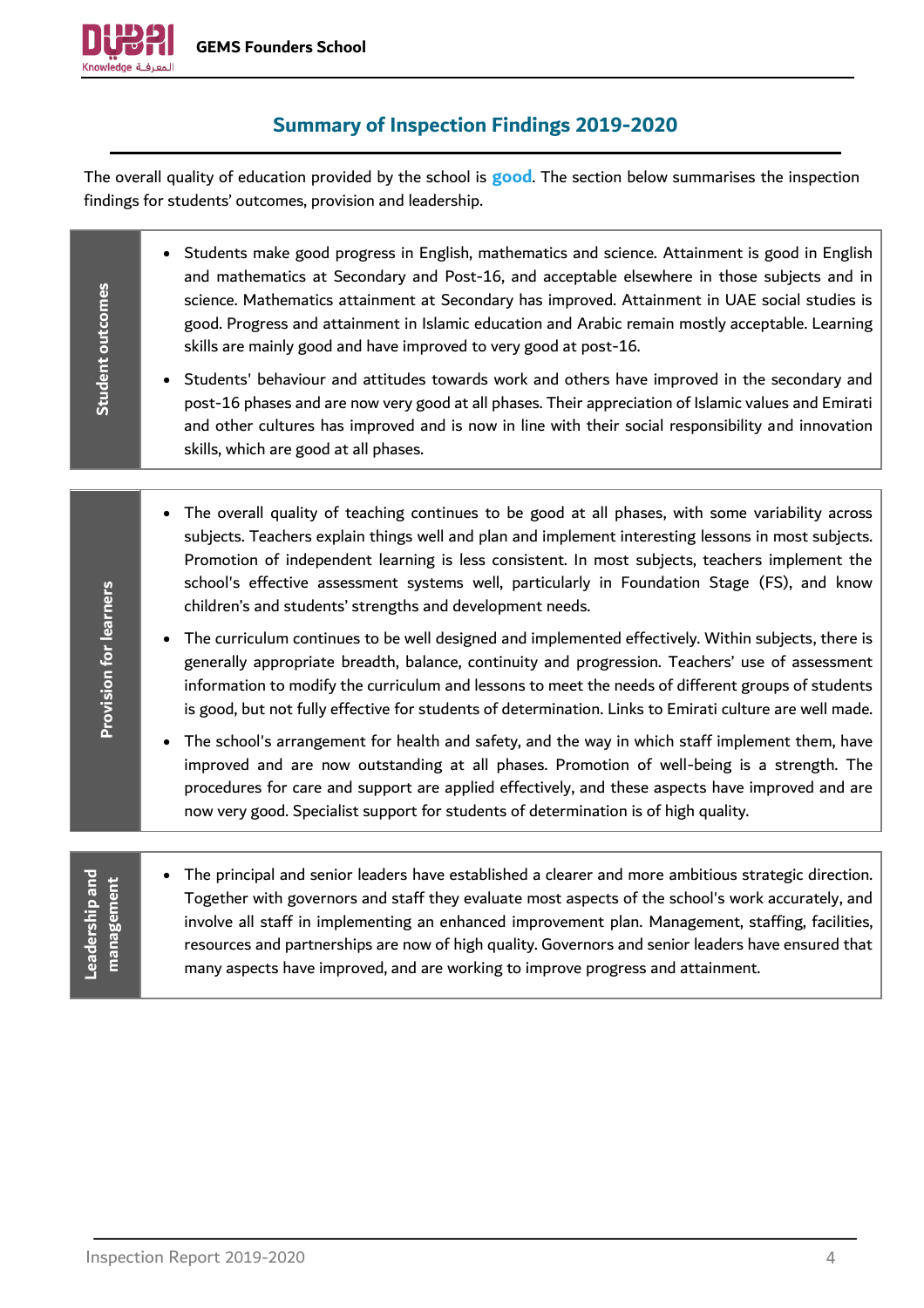#### **The best features of the school:**

- Students' very positive behaviour at all phases and their excellent attitudes to work and to other people
- The very effective implementation by staff of the school's high-quality arrangements for health, safety, care and support, including the promotion of well-being
- The partnerships with parents, and the involvement of parents in governance, in conjunction with the effective work of the local officers
- The impact of the principal and other senior leaders in maintaining most standards and in improving various processes at a time of rapid growth.

#### **Key recommendations:**

- Improve attainment and accelerate progress in Islamic education and Arabic, particularly Arabic as a second language, and especially at secondary, by:
	- accurately identifying students' strengths and gaps in knowledge, understanding and skills
	- modifying the curriculum and lessons to ensure that gaps are addressed and the learning needs of all groups are met.
- With the aim of improving progress and increasing the proportion of students who attain beyond curriculum standards, ensure that:
	- lessons are more consistently of good or better quality
	- teachers set appropriately high expectations of what students can achieve and always challenge them in their learning.
- Review the curriculum where necessary to ensure continuity and progression in all subjects and to develop students' learning skills, particularly in relation to independent learning.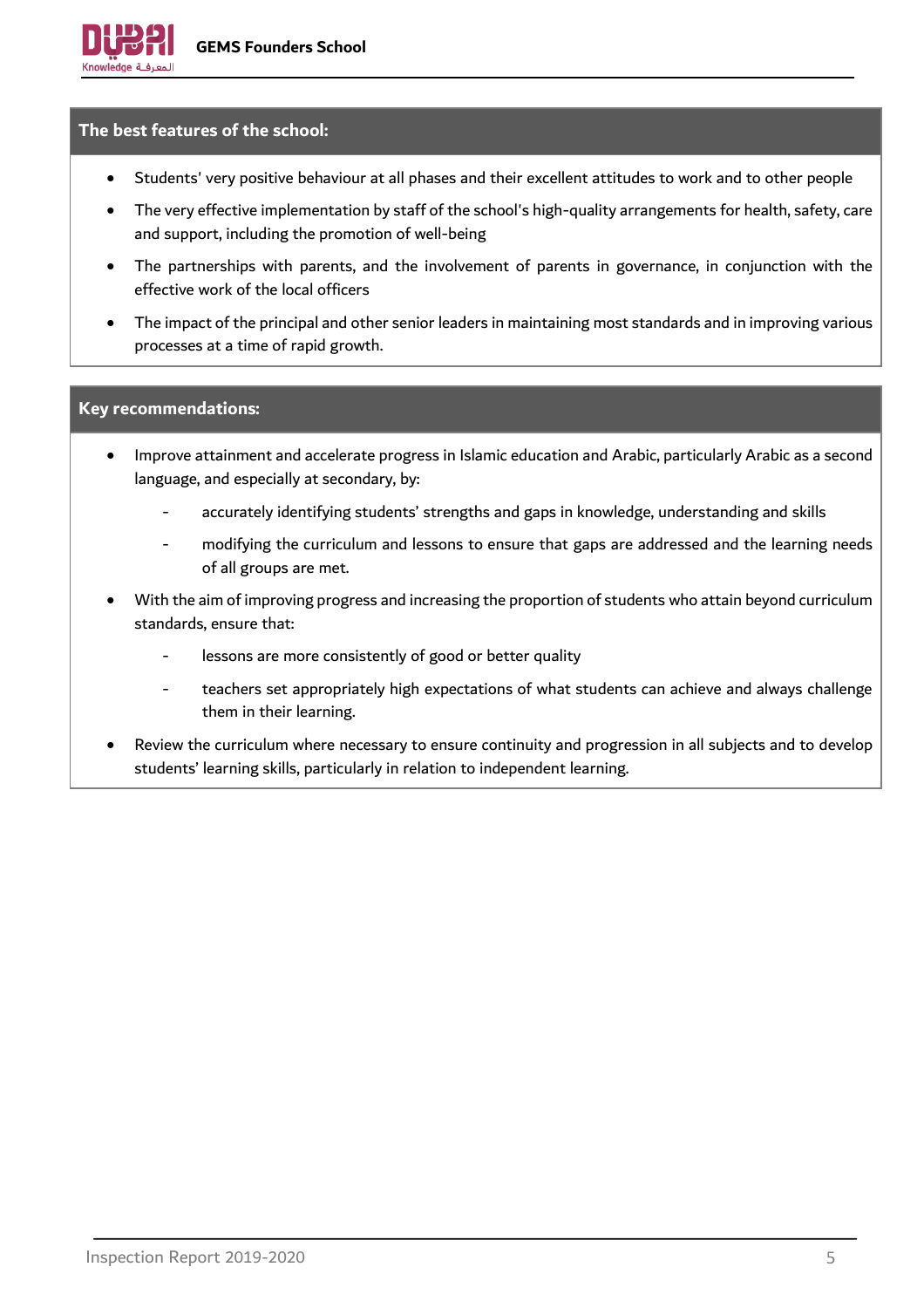<span id="page-5-0"></span>

# **Overall School Performance**

# **Good**

## **1. Students' Achievement**

|                                     |            | <b>Foundation Stage</b> | <b>Primary</b> | <b>Secondary</b>  | <b>Post-16</b>       |
|-------------------------------------|------------|-------------------------|----------------|-------------------|----------------------|
|                                     | Attainment | Not applicable          | Acceptable     | Acceptable        | Acceptable           |
| <b>Islamic</b><br>Education         | Progress   | Not applicable          | Acceptable     | Acceptable        | Acceptable $\big\{}$ |
|                                     | Attainment | Not applicable          | Acceptable     | Acceptable        | Acceptable           |
| Arabic as a<br>First Language       | Progress   | Not applicable          | Acceptable     | Acceptable        | Acceptable           |
| Arabic as an                        | Attainment | Not applicable          | Acceptable     | Weak $\bigstar$   | Not applicable       |
| Additional<br>Language              | Progress   | Not applicable          | Acceptable     | Acceptable        | Not applicable       |
| <b>ABCP</b>                         | Attainment | Acceptable              | Acceptable     | Good              | Good                 |
| English                             | Progress   | Good                    | Good           | Good              | Very good            |
| $^{+}$<br>$\times$                  | Attainment | Acceptable              | Acceptable     | Good <sup>1</sup> | Good                 |
| Mathematics                         | Progress   | Good                    | Good           | Good              | Good                 |
|                                     | Attainment | Acceptable              | Acceptable     | Acceptable        | Acceptable           |
| Science                             | Progress   | Good                    | Good           | Good.             | Good                 |
| <b>UAE Social</b><br><b>Studies</b> | Attainment |                         |                | Good              |                      |
|                                     |            | <b>Foundation Stage</b> | <b>Primary</b> | <b>Secondary</b>  | <b>Post-16</b>       |
| <b>Learning skills</b>              |            | Good                    | Good           | Good              | Very good 1          |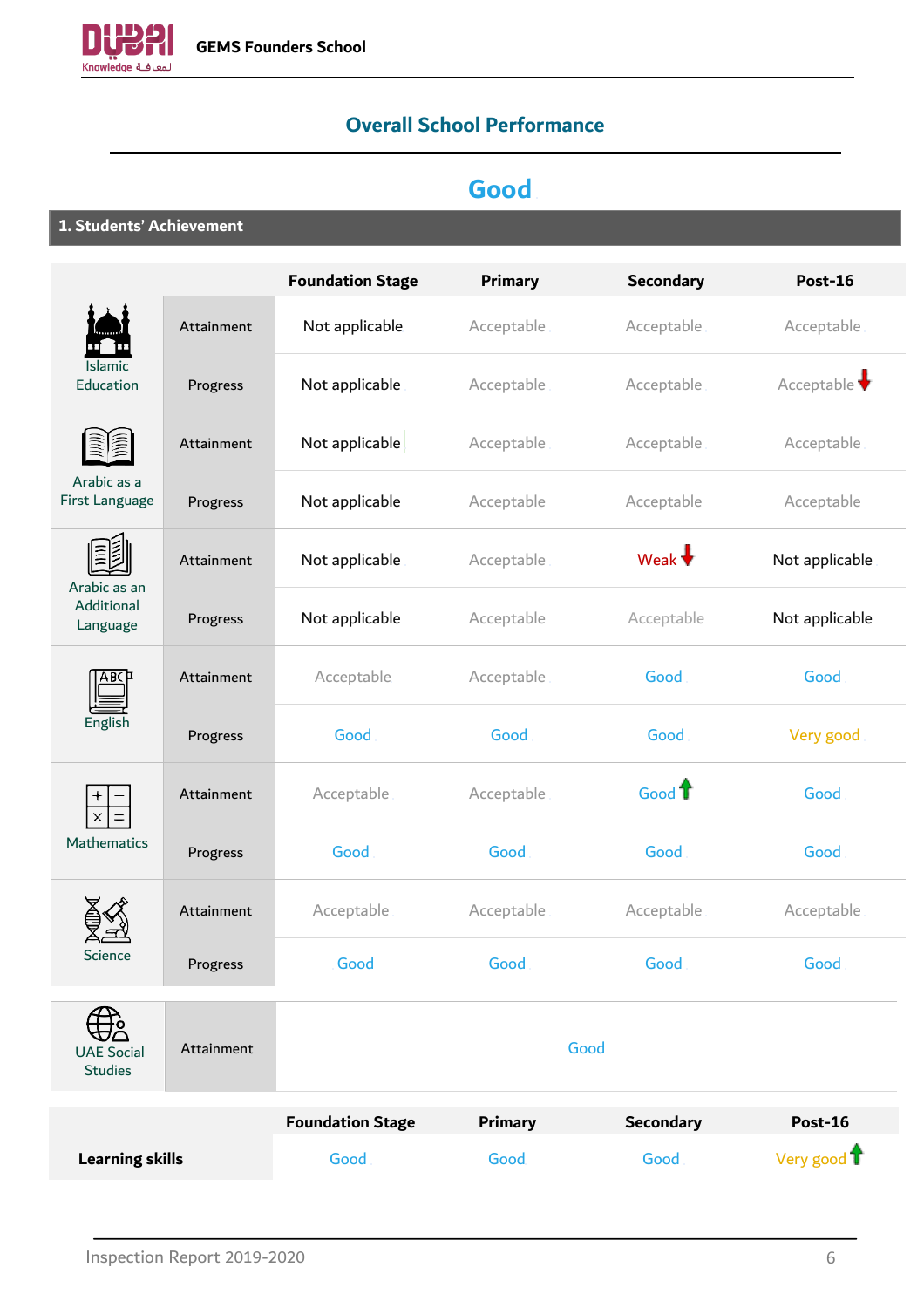

## **2. Students' personal and social development, and their innovation skills**

|                                                                                                 | <b>Foundation Stage</b> | Primary   | <b>Secondary</b>   | $Post-16$ |
|-------------------------------------------------------------------------------------------------|-------------------------|-----------|--------------------|-----------|
| <b>Personal development</b>                                                                     | Very good               | Very good | Very good <b>U</b> | Very good |
| <b>Understanding of Islamic</b><br>values and awareness of<br><b>Emirati and world cultures</b> | Good $\mathbb T$        | Good      | Good               | $Good^T$  |
| Social responsibility and<br>innovation skills                                                  | Good                    | Good      | Good               | Good      |

## **3. Teaching and assessment**

|                                                                                   | <b>Foundation Stage</b>  | Primary                  | <b>Secondary</b>         | Post-16                  |
|-----------------------------------------------------------------------------------|--------------------------|--------------------------|--------------------------|--------------------------|
| <b>Teaching for effective learning</b>                                            | Good                     | Good                     | <b>Good</b>              | Good                     |
| <b>Assessment</b>                                                                 | Very good                | <b>Good</b>              | <b>Good</b>              | Good                     |
| 4. Curriculum                                                                     |                          |                          |                          |                          |
|                                                                                   | <b>Foundation Stage</b>  | <b>Primary</b>           | <b>Secondary</b>         | <b>Post-16</b>           |
| Curriculum design and<br>implementation                                           | Good                     | Good                     | Good                     | Good                     |
| <b>Curriculum adaptation</b>                                                      | <b>Good</b>              | Good                     | Good                     | Good                     |
| 5. The protection, care, guidance and support of students                         |                          |                          |                          |                          |
|                                                                                   | <b>Foundation Stage</b>  | <b>Primary</b>           | <b>Secondary</b>         | Post-16                  |
| Health and safety, including<br>arrangements for child<br>protection/safeguarding | Outstanding <sup>1</sup> | Outstanding <sup>1</sup> | Outstanding <sup>1</sup> | Outstanding <sup>1</sup> |
| Care and support                                                                  | Very good T              | Very good $\mathbf T$    | Very good                | Very good U              |
| 6. Leadership and management                                                      |                          |                          |                          |                          |
| The effectiveness of leadership                                                   |                          |                          | Good                     |                          |
| School self-evaluation and improvement planning                                   |                          |                          | Good                     |                          |
| Parents and the community                                                         |                          |                          | Very good T              |                          |
| Governance                                                                        |                          |                          | Good                     |                          |

**Management, staffing, facilities and resources** Very good T

<span id="page-6-0"></span>For further information regarding the inspection process, please look at **[UAE School Inspection Framework](https://www.khda.gov.ae/Areas/Administration/Content/FileUploads/Publication/Documents/English/20170112135640_KHDAINSPECTIONFRAMEWORKEN.pdf)**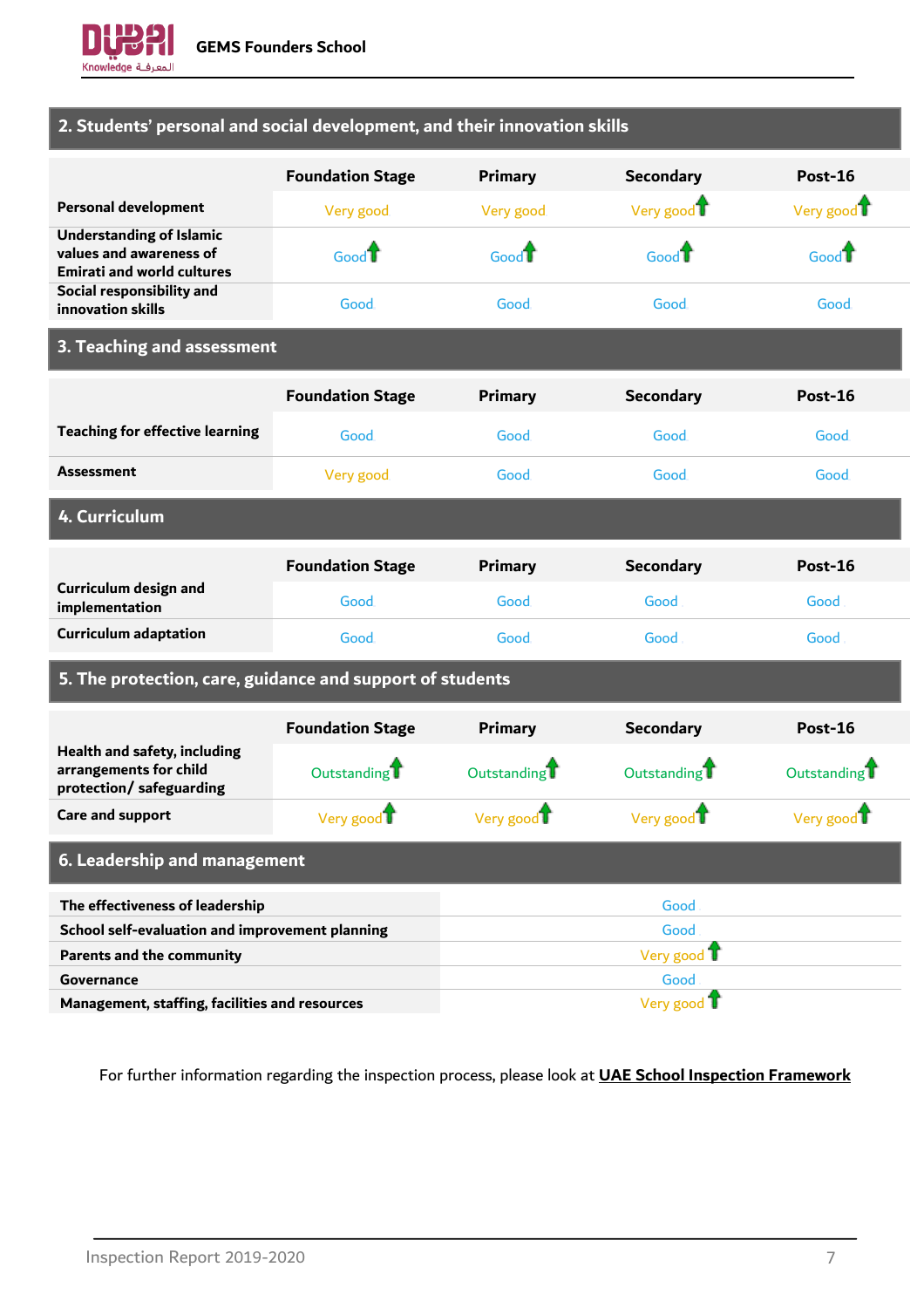

## **National Priorities**

#### <span id="page-7-0"></span>**National Agenda Parameter**



In 2014, H.H. Sheikh Mohammed Bin Rashid Al Maktoum, Vice-President and Prime Minister of the UAE, and Ruler of Dubai, launched the UAE National Agenda 2021. In 2015, KHDA launched the National Agenda Parameter (NAP), which is a method for measuring and monitoring schools' progress towards achieving the UAE National Agenda targets. The following section focuses on the success of the school in meeting the National Agenda Parameter targets.

The school meets the registration requirements for the National Agenda Parameter for the academic year 2019-2020.

**The school's progression in international assessments meets expectations.**

• The school's overall results in the Programme for International Student Assessment (PISA) tests in 2019 were 499 in mathematics, 507 in science and 494 in reading. The outcomes of the NAP tests in English and science in 2019 were slightly lower than the school's profile of outcomes in 2018. The school's overall profile in mathematics was higher in 2019 than in 2018. When comparing NAP outcomes against students' potential, as measured by Cognitive Ability Tests (CAT4), on average students attain above what is expected in primary English and science, in line with measured potential in primary mathematics and secondary science, and below what is expected in secondary English.

#### **Impact of leadership meets expectations.**

• Leaders' commitment to the UAE National Agenda is clear in the school's action plans. There is evidence of the impact of the school's action in response to the development points in the last inspection report. The use of assessment data to inform modifications of teaching to meet the learning needs of students is developing.

**Impact on learning is approaching expectations.**

• Leaders have planned a series of actions to promote and develop students' critical thinking, enquiry and independent research skills. Teachers are being trained in how to challenge students regularly with activities which require them to think and work independently. Students sometimes use digital devices.

#### **Overall, the school's progression to achieve the UAE National Agenda targets meets expectations.**

- Raise students' attainment in NAP in secondary English so that on average most students attain at least what is expected by their CAT4 measured potential.
- Implement and evaluate the actions planned to develop effectively students' critical thinking skills and their capability to work independently.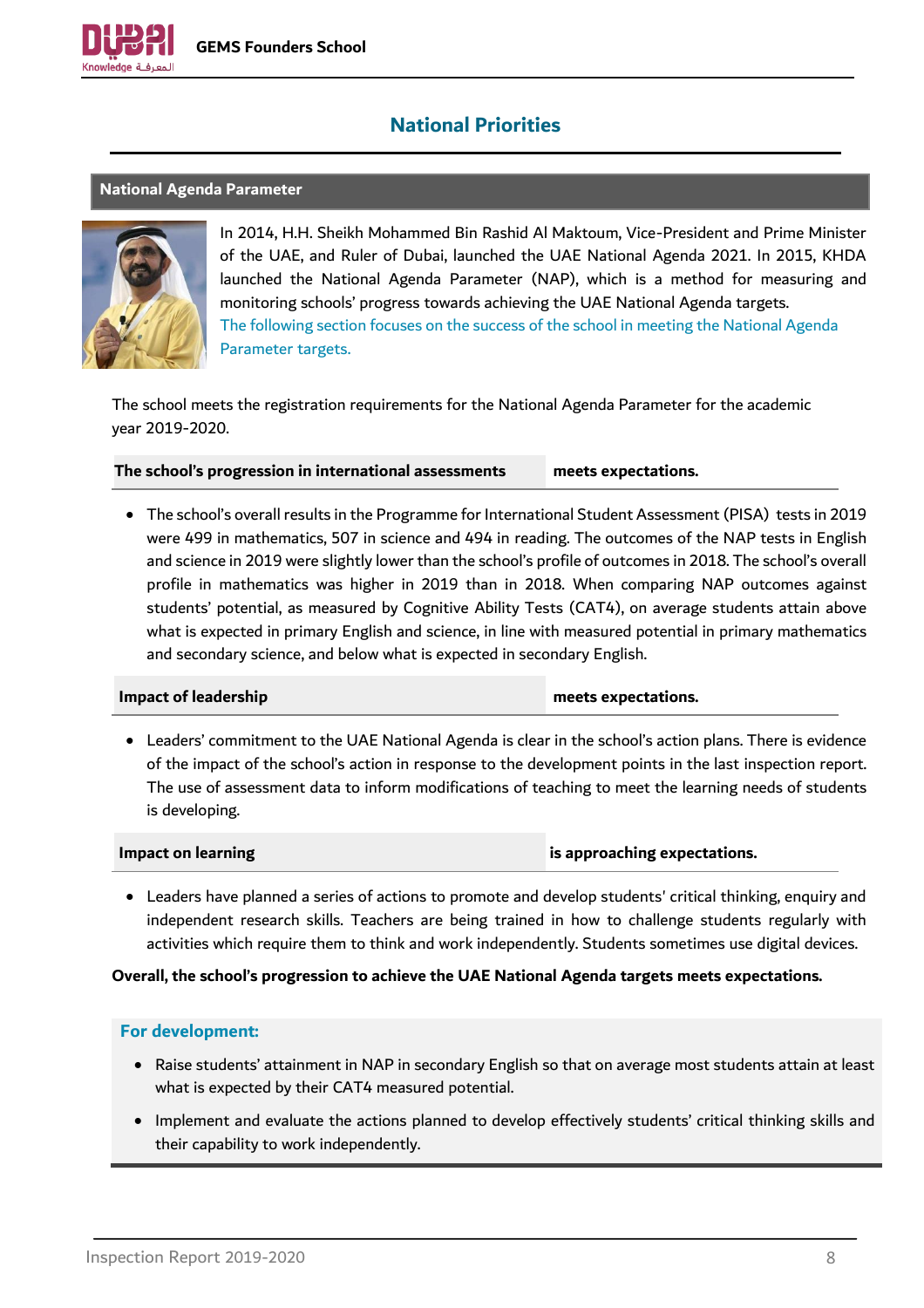#### <span id="page-8-0"></span>**Moral education**

- In lessons, students develop their communication skills during class discussions. Primary students learn about perseverance and resilience. They understand the purpose of constructive feedback, and use it successfully to improve their work.
- Assessment is consistent and evaluates students' progress against the programme's standards. Online recording and assessment results throughout the school are shared with parents. This provides detailed profiles about students' moral development.
- The programme is enriched with activities, projects and some cross-curricular links. Although parents are aware of the programme, the school does not make full use of their knowledge and skills.

**The school's implementation of the moral education programme is meeting expectations.**

#### **For development:**

• Increase parents' involvement in the moral education programme so that they contribute more fully in developing students' citizenship skills.

#### <span id="page-8-1"></span>**Reading across the curriculum**

- The school uses assessment information effectively to summarise students' reading achievements. Planned interventions to raise attainment are having a positive impact. Reading assessments show an improving trend.
- A whole-school focus on comprehension skills is increasing students' vocabulary and understanding, though not consistently across all subjects, particularly in the secondary phase.
- Exciting school initiatives are improving students' interest in books. FS children regularly use their new library. Teachers' planned activities are increasing students' enjoyment of reading Arabic and motivating them.
- Staff are committed to raising reading standards. Parents are involved through workshops and social media. This shared culture of reading is starting to raise students' attainment and enjoyment of reading.

**The school's provision, leading to raised outcomes in reading across the curriculum, is developing.**

#### **For development:**

• Provide additional opportunities in lessons for students to develop their reading skills, particularly in subjects in the secondary phase.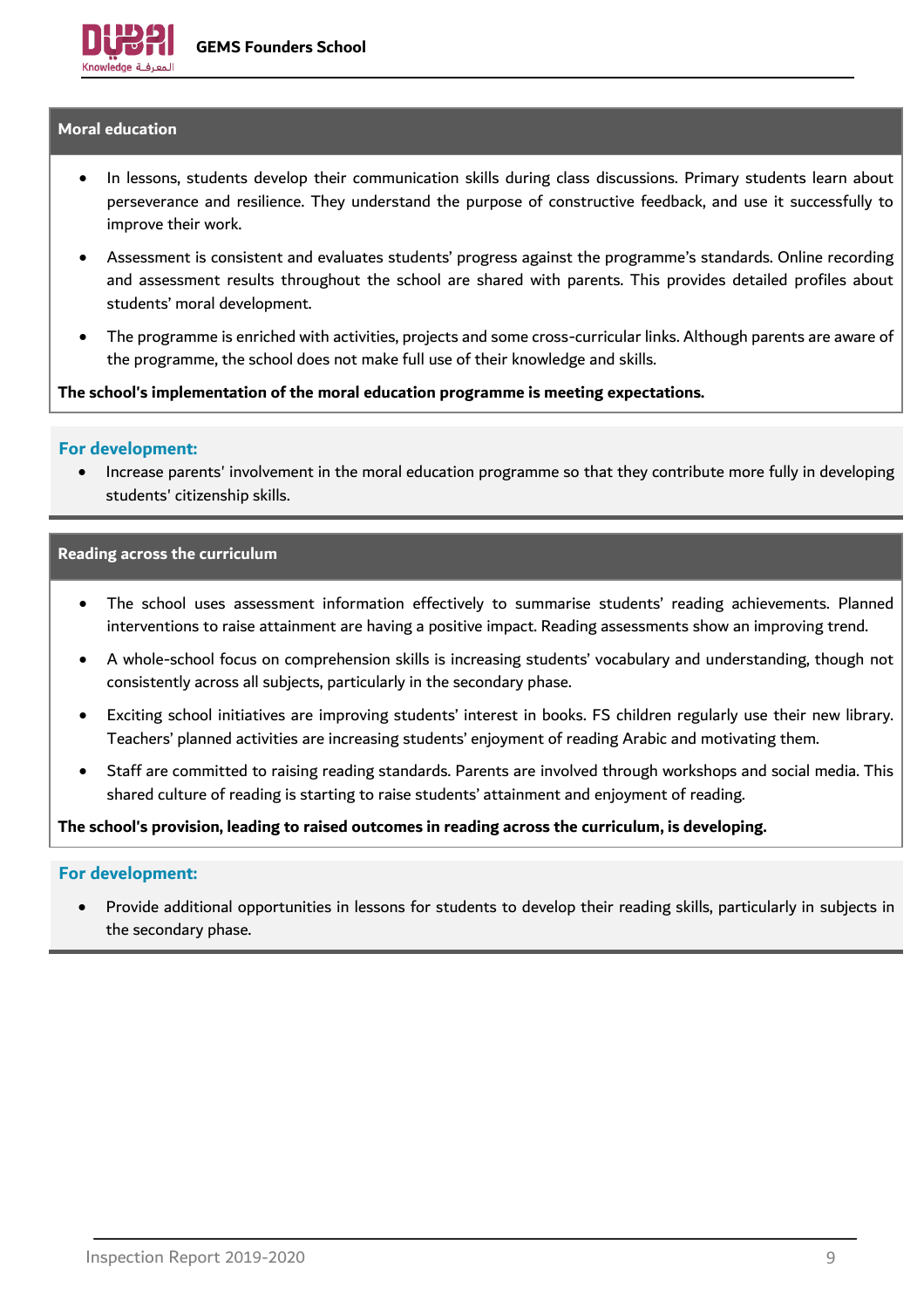

#### <span id="page-9-0"></span>**Innovation**

- The school has developed a 'learning hive' approach to learning skills, which encourages students to engage, communicate, connect and innovate. It is not fully embedded.
- Students are increasingly innovative in initiating projects on sustainability and participating in competitions, for example to design solutions to solve global issues.
- Provision of opportunities for students to develop innovation skills is increasing. Teachers are improving their use of learning technologies, but opportunities for students to use them creatively are more limited.
- Curriculum and lesson plans identify a range of opportunities for students to develop skills in innovation. The activities provided lead to some development of entrepreneurial skills.
- Senior leaders are creative in promoting a culture of innovation, for example, by creating staff and student teams to develop innovation and e-learning, including the use of students to teach teachers about technology.

#### **The school's promotion of a culture of innovation is emerging.**

#### **For development:**

• Ensure that the 'learning hive' approach is well embedded and consistently implemented throughout the school and that all students can use technology creatively.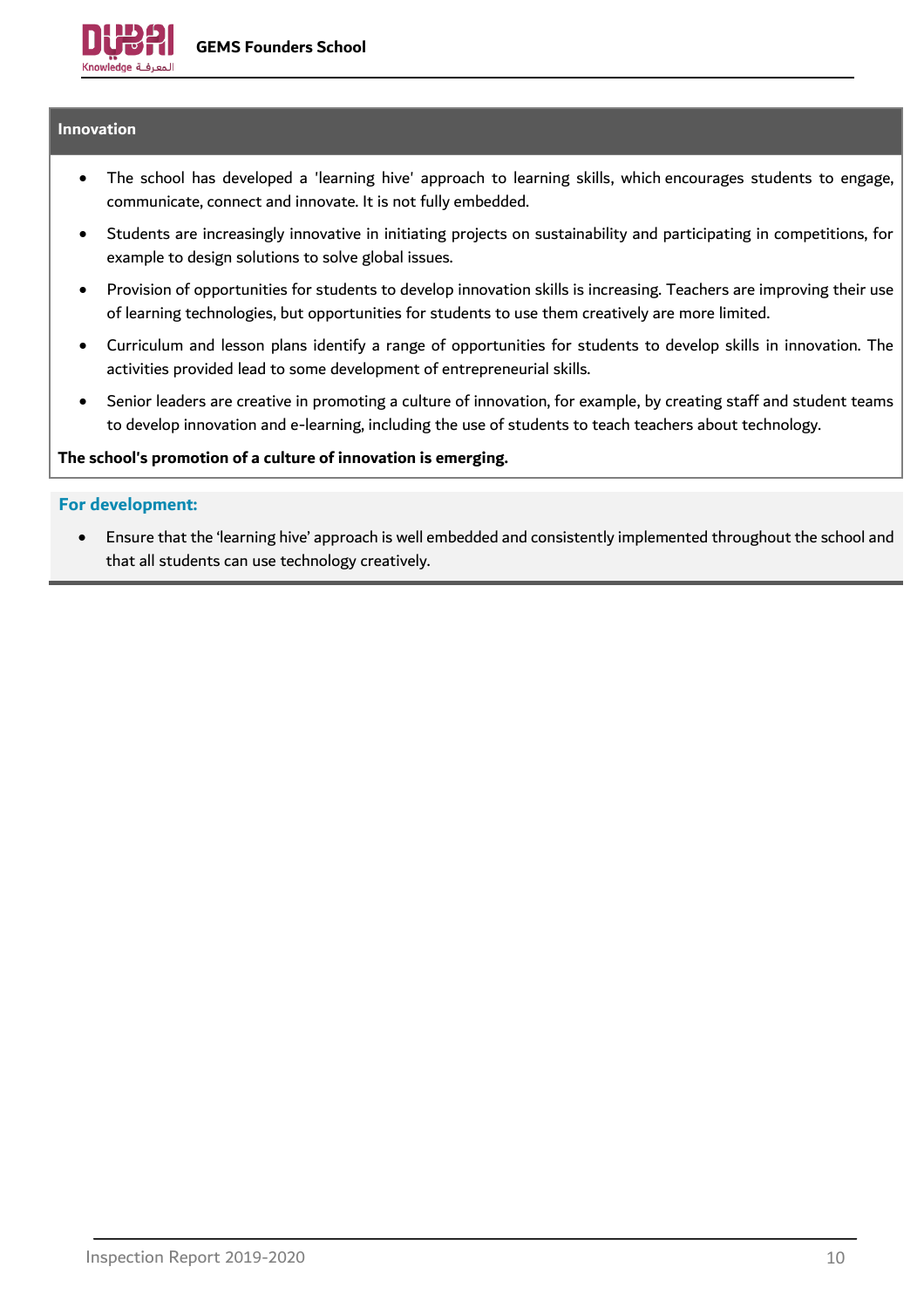

## <span id="page-10-0"></span>**Main Inspection Report**

### **1. Students' achievement**

#### **Islamic Education**

|            | <b>Foundation Stage</b> | <b>Primary</b> | <b>Secondary</b> | $Post-16$                       |
|------------|-------------------------|----------------|------------------|---------------------------------|
| Attainment | Not applicable          | Acceptable.    | Acceptable       | Acceptable                      |
| Progress   | Not applicable          | Acceptable.    | Acceptable       | Acceptable $\blacktriangledown$ |

- Most students make the expected progress and reach appropriate standards. Primary students have better recitation skills of memorised Surahs. Secondary phase students have better knowledge about values and beliefs, and can make stronger connections to real life situations. Post-16 students can relate their learning well to contemporary issues.
- Students' knowledge of Islamic values, etiquettes and morals is strong. Most students demonstrate adequate knowledge of faith, Seerah and key events in Islam. Their skills in recitation and application of Tajweed rules are not fully developed.
- Students across primary and secondary phases have improved their knowledge about Seerah due to the projects that the school has prepared and the emphasis given to them. Skills in using evidence from the Holy Qur'an or Hadith are limited.

#### **For development:**

- Develop students' research skills using various resources to acquire more in-depth knowledge and understanding of relevant Islamic concepts and to be more independent learners.
- Plan lessons more consistently to develop students' skills, including recitation, rather than just to acquire knowledge.

#### **Arabic as a First Language**

|            | <b>Foundation Stage</b> | <b>Primary</b> | <b>Secondary</b> | Post-16     |
|------------|-------------------------|----------------|------------------|-------------|
| Attainment | Not applicable          | Acceptable.    | Acceptable       | Acceptable  |
| Progress   | Not applicable          | Acceptable.    | Acceptable       | Acceptable. |

- Primary students have stronger language skills based on Ministry of Education (MoE) standards. They use classical Arabic confidently to express themselves. At the top end of primary phase, language skills are variable. Post-16 students are making better progress from their starting points compared to secondary.
- Students' grammar and rhetorical knowledge are weakest in Secondary. Writing and reading skills are within expectations in Primary. Post-16 students can produce extended creative writing using good techniques. However, matching writing to the MoE standards is inconsistent.
- Raising the expectations for lower primary and post-16 students has had a positive impact on their language skills. Inconsistent teaching practices and, for a few teachers, insufficient subject knowledge, limit students' progress.

- Build on the good reading programme in Arabic to extend its impact to enrich all language skills for all students.
- Ensure that students in all phases accelerate progress in writing, as in post-16 phase.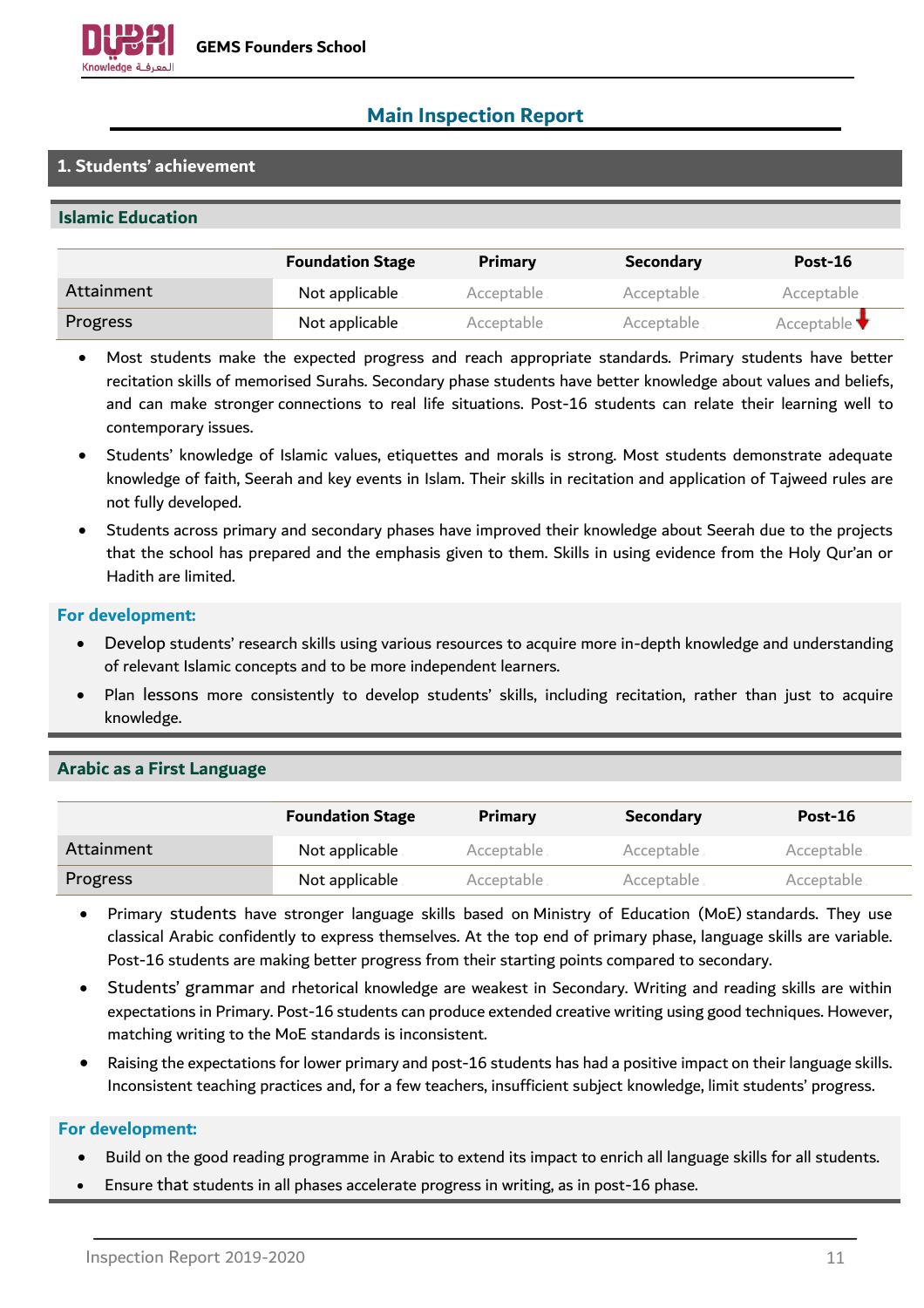#### **Arabic as an Additional Language**

|            | <b>Foundation Stage</b> | Primary     | Secondary       | Post-16        |
|------------|-------------------------|-------------|-----------------|----------------|
| Attainment | Not applicable          | Acceptable. | Weak $\bigstar$ | Not applicable |
| Progress   | Not applicable          | Acceptable  | Acceptable      | Not applicable |

- Lower primary students are developing better language skills compared to the upper primary and secondary students. At both phases there are gaps in students' language skills, especially their confidence using the language in different contexts.
- Speaking skills are not consistently well developed across the two phases. Students' ability to use the language to express themselves in different contexts is stronger in the lower primary than in the secondary phase, where students' vocabulary is limited.
- Raising the expectations for lower primary students, together with successful teaching strategies, has had a positive impact on their language development. In the upper primary and secondary phases, students' progress is only adequate because teachers do not take account of students' different starting points when planning lessons.

#### **For development:**

- Accurately identify starting points for individual students based on their abilities, needs and years of study, and match learning activities appropriately.
- Build students' confidence by providing opportunities to practise using the language in multiple contexts.

### **English**

|            | <b>Foundation Stage</b> | Primary     | <b>Secondary</b> | Post-16   |
|------------|-------------------------|-------------|------------------|-----------|
| Attainment | Acceptable.             | Acceptable. | Good             | Good.     |
| Progress   | Good.                   | Good        | Good             | Very good |

- A majority of students make better than expected progress from FS to the secondary phase. Progress is most rapid in Post-16, and this is reflected in the very positive AS level outcomes of the current Year 13. The attainment of the present Year 12 is not as strong.
- Speaking, and particularly listening, are strong features of students' attainment. Spelling, grammar and punctuation have improved in secondary. Handwriting is consistently good.
- Following the last inspection, a stronger focus on reading strategies in FS and in the primary phase is strengthening the already good progress in reading. Sometimes progress slows when students do not independently research the meaning of an unfamiliar word.

- Develop students' independence, including their use of technology and dictionaries, to find the meanings of words.
- Build on the good progress in FS and Primary to help students to achieve beyond curriculum standards.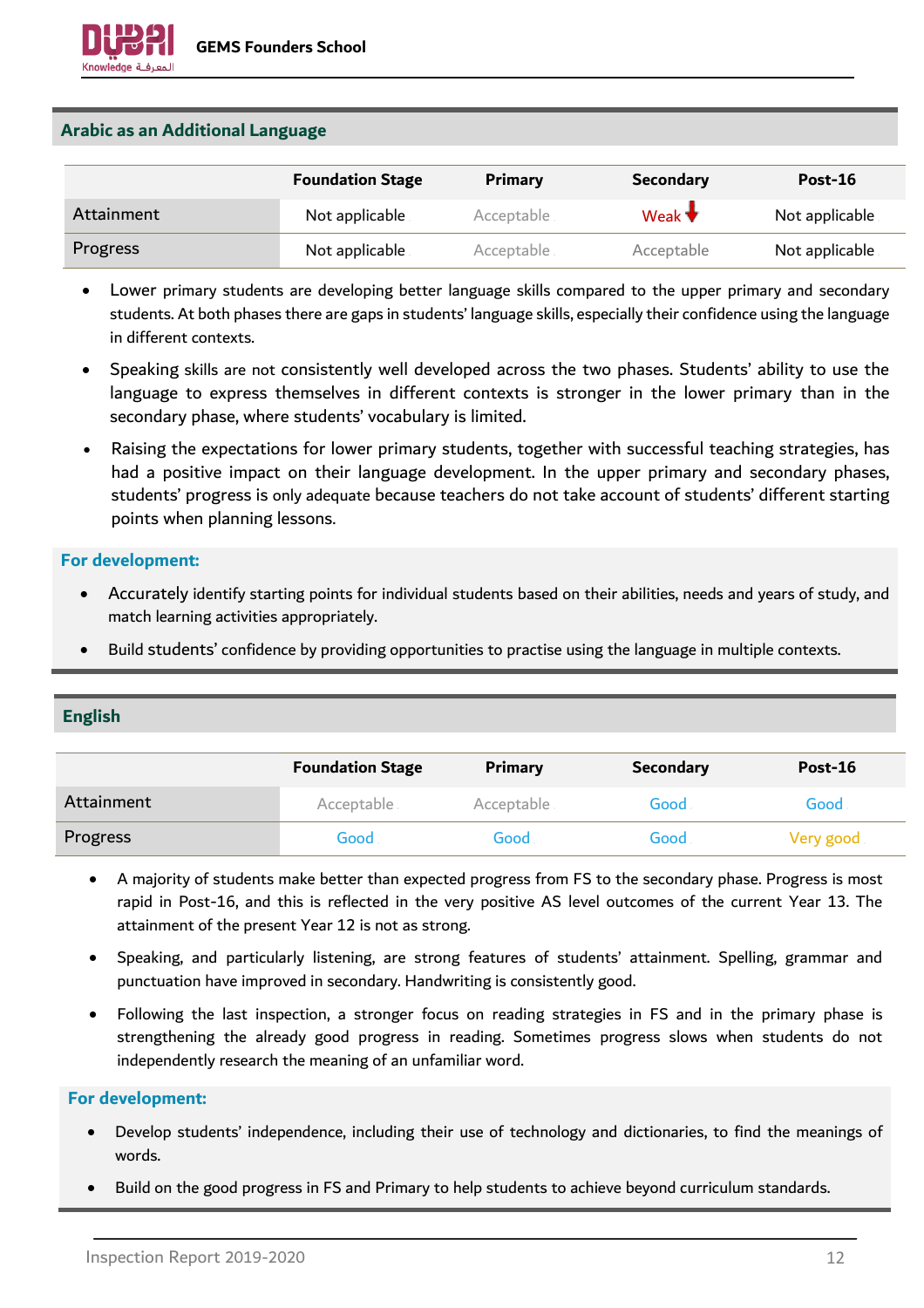

#### **Mathematics**

|            | <b>Foundation Stage</b> | Primary    | <b>Secondary</b> | Post-16 |
|------------|-------------------------|------------|------------------|---------|
| Attainment | Acceptable              | Acceptable | Good T           | Good    |
| Progress   | Good                    | Good       | Good             | Good    |

- Children's conceptual understanding of number and their ability to count develop rapidly in FS. Students' progress continues consistently through the primary and secondary phases as teachers introduce them to increasingly complex mathematical ideas. They sustain this progress in Post-16.
- Most children in FS know the names of common two-dimensional shapes. Most students in primary develop their skills in arithmetic adequately. Students' skills in mathematical reasoning in the secondary and post-16 phases are well developed.
- Across the school, students can solve the mathematical problems. However, they do not think critically about their work because the activities to promote this are not sufficiently demanding. Attainment in FS and Primary is limited because of insufficient challenge beyond the curriculum standards.

#### **For development:**

• Raise students' attainment in FS and Primary by designing learning activities which challenge them beyond the curriculum standards.

#### **Science**

|            | <b>Foundation Stage</b> | Primary     | <b>Secondary</b> | Post-16    |
|------------|-------------------------|-------------|------------------|------------|
| Attainment | Acceptable.             | Acceptable. | Acceptable       | Acceptable |
| Progress   | Good                    | Good        | Good             | Good       |

- A majority of students make better than expected progress, but less than half reach levels of attainment beyond curriculum standards. Progress is most consistent in FS and Post-16.
- Across all phases, most students have an age-appropriate understanding of scientific concepts and use correct scientific terminology. Skills in developing and carrying out their own experiments and research are less developed, though these aspects are showing some improvement in the primary phase.
- Progress in science varies according to teachers' understanding of how students learn to think scientifically. Since the previous inspection, the school is providing more opportunities for students to carry out investigations, particularly in the primary phase. Students in Secondary have fewer opportunities in this regard.

- Extend the opportunities for students to carry out scientific experiments, investigations and research across all phases.
- Ensure more consistency in teachers' development of students' skills in thinking scientifically.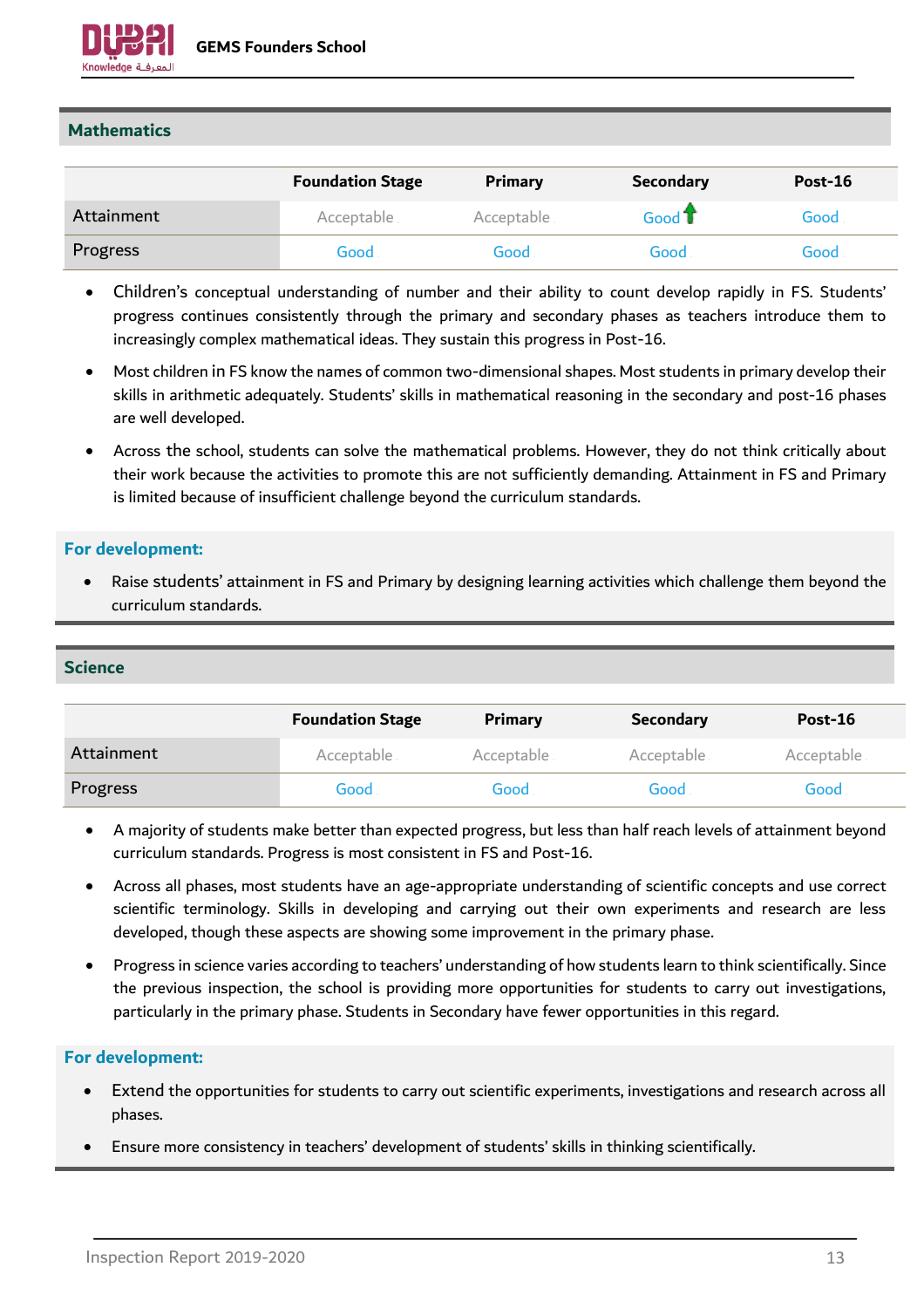

#### **UAE Social Studies**

|            | All phases |
|------------|------------|
| Attainment | Good       |

- Most students at the primary and secondary phases have knowledge, understanding and skills at least in line with curriculum standards, and a majority demonstrate achievement beyond those standards, particularly at the secondary phase.
- Students' understanding of the UAE context and the relationship between humankind and the environment is a strength. For example, students in Year 6 can work out the impact of UAE developments on the landscape. Secondary students have a very good understanding of renewable energy, sustainable development and the links between UAE and GCC countries.
- Teachers are reviewing the curriculum, and students have some opportunities to find things out for themselves and present their findings, but these skills are not fully developed, particularly in the primary phase.

#### **For development:**

• Ensure that all students have sufficient opportunities to develop skills in independent research and presentation of their findings.

#### **Learning Skills**

|                 | <b>Foundation Stage</b> | Primary | <b>Secondary</b> | Post-16               |
|-----------------|-------------------------|---------|------------------|-----------------------|
| Learning skills | Good                    | Good    | Good             | Very good $\mathbf T$ |

- Students develop learning skills consistently from FS, where continuous provision provides opportunities for them to develop as independent learners. Learning skills are strongest in Post-16 where students take responsibility for organising their own learning, and where critical thinking is embedded in the curriculum.
- Students' attitudes to learning and their collaboration skills are a strength throughout the school. Students take responsibility well for tasks they are given, but the provision of opportunities to undertake extended work and to research are inconsistent.
- The 'learning hive' approach to learning skills is beginning to have a positive impact on students, particularly when teachers explain their expectations clearly.

#### **For development:**

• Ensure that teachers consistently and clearly explain their expectations of students' learning skills and how to improve them.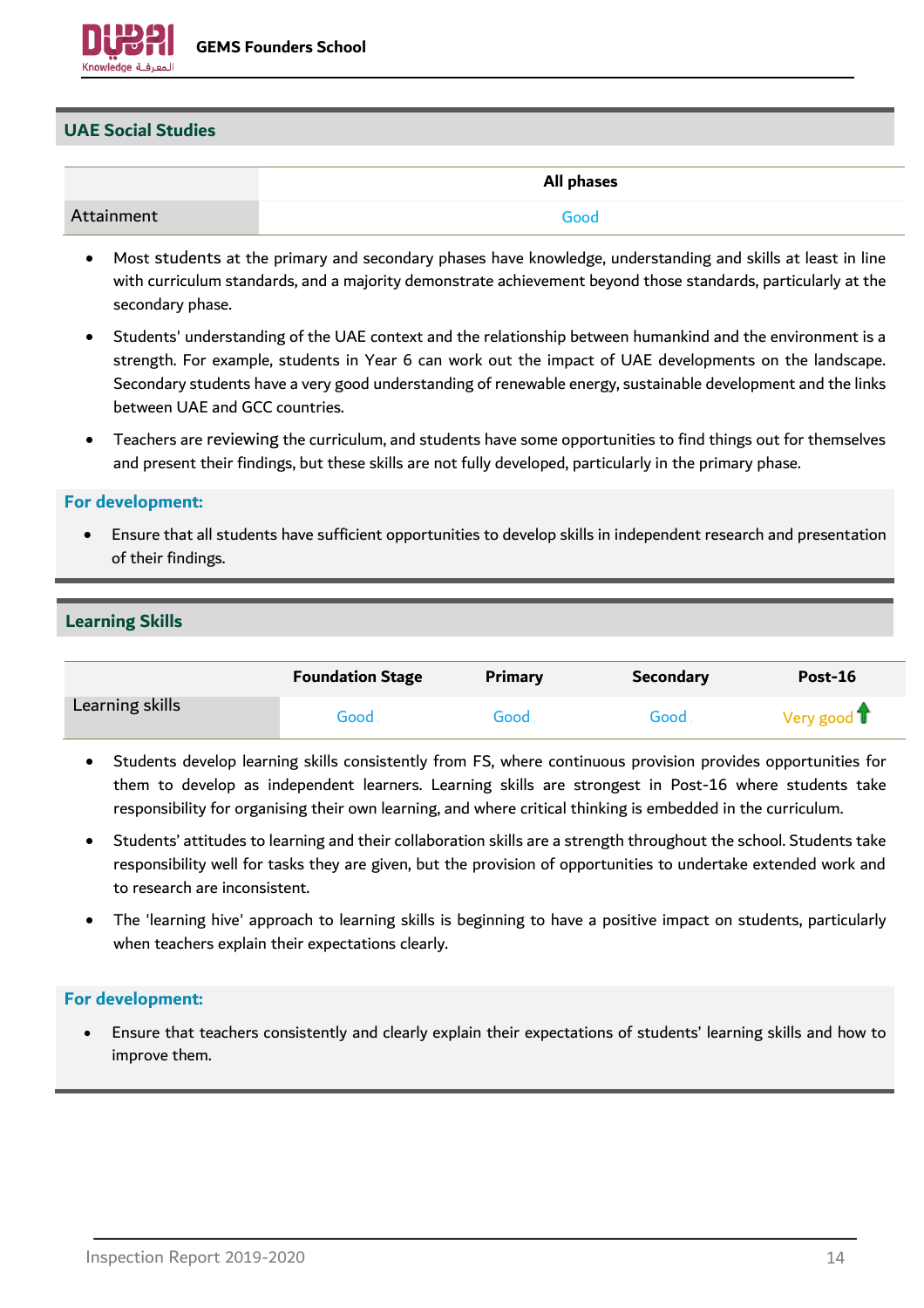#### **2. Students' personal and social development, and their innovation skills**

|                      | <b>Foundation Stage</b> | Primary   | <b>Secondary</b> | $Post-16$             |
|----------------------|-------------------------|-----------|------------------|-----------------------|
| Personal development | Very good               | Very good | Very good T      | Very good $\mathbf T$ |

- Students demonstrate very positive attitudes and show courteous and respectful behaviour. They clearly understand the rules and values of the school and put them into effect. Students show genuine care and consideration for one another. Consequently, the school is a harmonious learning community.
- Students enjoy mutually respectful relationships with teachers, who know them well. Students say that they are valued and are encouraged to make wise and healthy choices. Their awareness of this is evident especially in the post-16 phase.
- Levels of attendance are consistently high. Students are punctual, arriving at school on time and for lessons throughout the school day. The school's work to support students' personal development is highly effective, and behaviour and attitudes have improved at the secondary and post-16 phases.

|                                                     | <b>Foundation Stage</b> | Primary          | <b>Secondary</b> | Post-16                 |
|-----------------------------------------------------|-------------------------|------------------|------------------|-------------------------|
| Understanding of Islamic<br>values and awareness of | Good $\mathbf T$        | Good $\mathbf T$ | Good $\mathbf T$ | Good $\mathbf{\hat{T}}$ |
| Emirati and world cultures                          |                         |                  |                  |                         |

- Students across all phases have a keen appreciation of the impact of Islamic values on their daily routines. They understand and can talk about tolerance, kindness, fairness and honesty. They can provide a variety of examples of how these values influence people's lives.
- Students are knowledgeable and appreciative of the heritage and culture that underpin and influence contemporary life in the UAE. They participate enthusiastically in a range of activities to celebrate the UAE, and can compare the country in the past and the present.
- Students have a clear understanding and appreciation of their own cultures. They can discuss similarities and differences between these cultures. The school's multicultural and international community enables students to improve their knowledge about global citizenship.

|                                                | <b>Foundation Stage</b> | <b>Primary</b> | <b>Secondary</b> | Post-16 |
|------------------------------------------------|-------------------------|----------------|------------------|---------|
| Social responsibility and<br>innovation skills | Good                    | Good           | Good             | Good    |

- Students understand their responsibility towards the school and other people. Some students are proactive in influencing developments. Students make contributions to the community in a variety of ways. They feel that their opinions are appreciated by staff.
- There is a positive work ethic in all phases. Students sometimes take the initiative and make independent decisions. They are generally reliable and active participants who often lead by example.
- Students are well aware of environmental issues, including sustainability. They care for their school and take part in activities to improve its environment. Some also take part in projects beyond school that promote conservation locally and in the wider world.

#### **For development:**

• Provide students with more opportunities to volunteer in the local community and to be more involved in conservation and sustainability activities.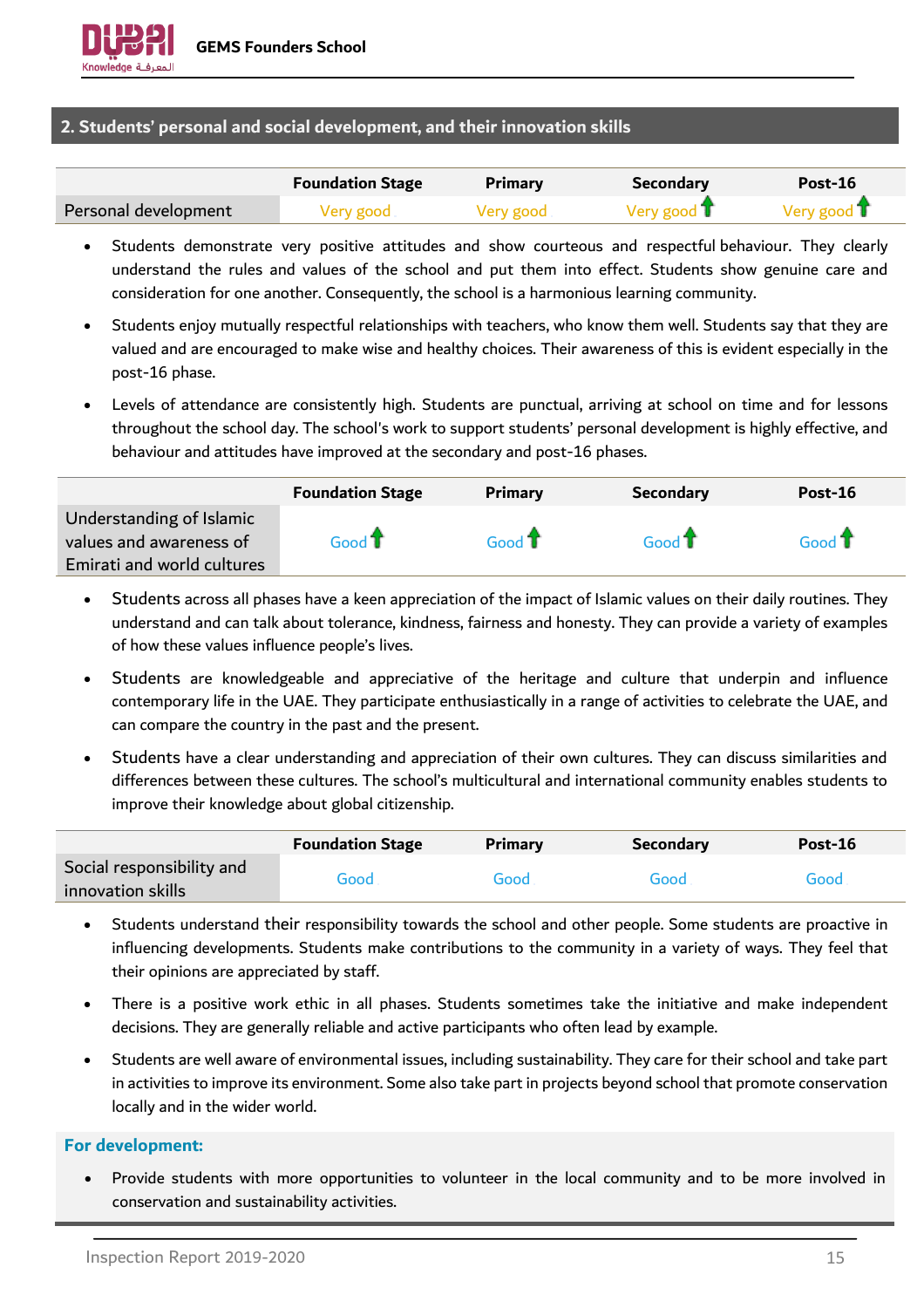#### **3. Teaching and assessment**

|                                    | <b>Foundation Stage</b> | Primary | <b>Secondary</b> | Post-16 |
|------------------------------------|-------------------------|---------|------------------|---------|
| Teaching for effective<br>learning | Good                    | Good .  | Good             | Good    |

- Across all phases, teachers plan lesson that engage students successfully. The positive impact of teachers' strong subject knowledge is particularly evident in the post-16 phase. High-quality planning ensures that almost all lessons use time and learning resources well.
- In some lessons, teachers do not use assessment information sufficiently to identify and address students' different learning needs and to challenge them appropriately. In a significant minority of lessons there is too much teacher talk and insufficient teacher-student dialogue or independent learning, particularly in Arabic and Islamic education.
- The school is adopting a high-performance learning model that is at an early stage of implementation. It is enhancing the performance of the teachers who are involved, but it is not used consistently throughout the school.

|            | <b>Foundation Stage</b> | Primary | Secondary | Post-16 |
|------------|-------------------------|---------|-----------|---------|
| Assessment | Very good               | Good.   | Good      | Good    |

- In FS, the assessment processes generate comprehensive measures of children's academic, personal and social development. In the other phases, regular assessments of students' attainment are based on appropriate curriculum standards. They provide consistently valid and clear measures of students' progress in most subjects.
- Most staff analyse external assessment information thoroughly, interpret it suitably and use it to create 'The story of my class', a helpful profile of individual students. In FS, teachers' assessment of learning in lessons is ongoing and is the basis of their daily planning and organisation of activities.
- Most teachers understand the significance of the assessment information they have about their students. In most subjects, they use it to plan lessons based securely on the learning needs of most groups of students. This is not the case in Arabic and Islamic education.

- Use assessment more consistently to modify lessons to meet the differing needs of students.
- Ensure that the teachers of Arabic and Islamic education use assessment information to plan lessons based securely on the learning needs of all groups of students.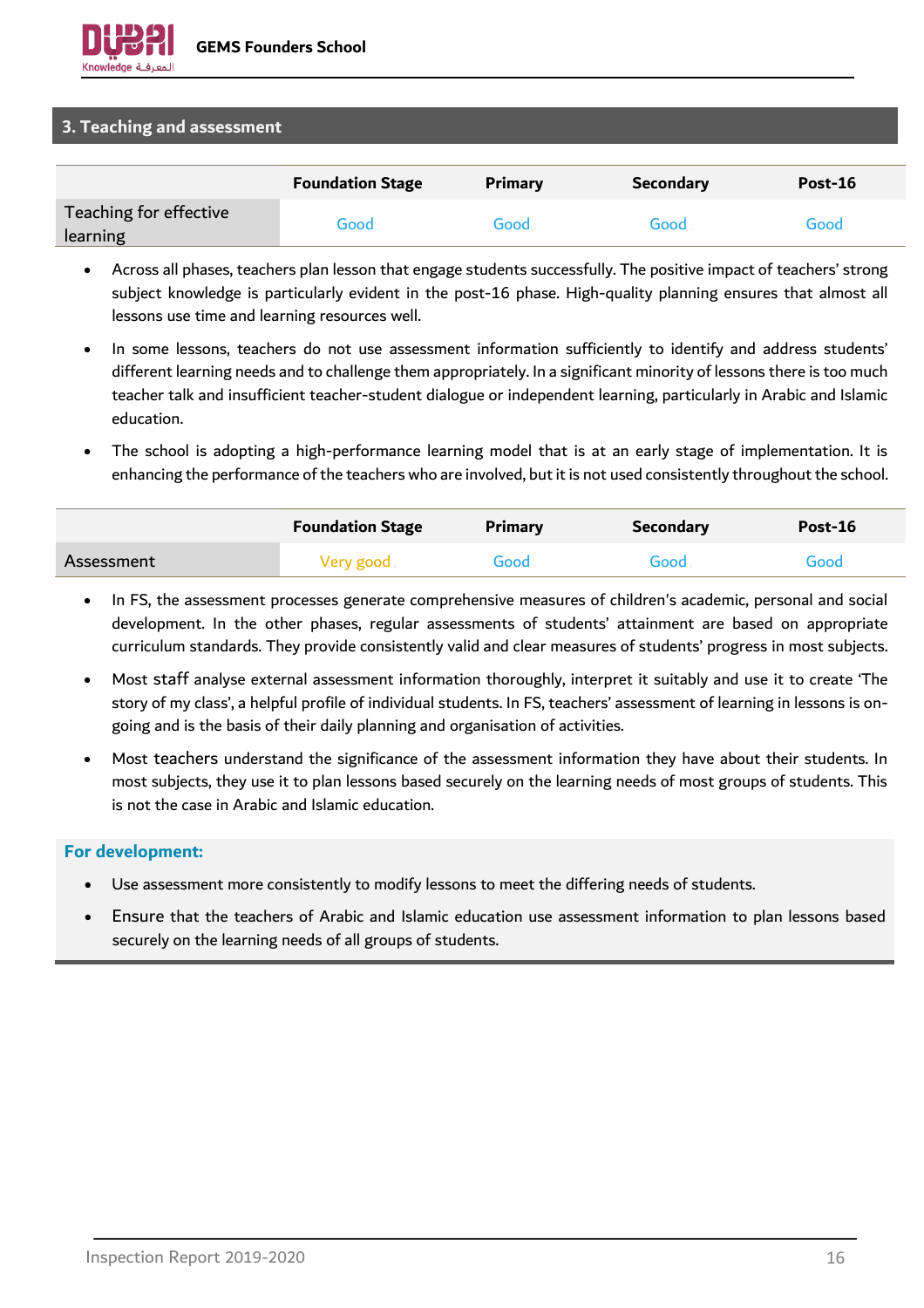

### **4. Curriculum**

|                                         | <b>Foundation Stage</b> | <b>Primary</b> | <b>Secondary</b> | Post-16 |
|-----------------------------------------|-------------------------|----------------|------------------|---------|
| Curriculum design and<br>implementation | Good                    | Good           | Good             | Good    |

- There is a clear rationale for the curriculum that is aligned to the school's vision. It is relevant and engaging, and it fulfils the requirements of the school's licensed curriculum and most national requirements. However, there are few weaknesses in the Islamic education curriculum for Year 12.
- The curriculum is broad and well balanced at all phases. It effectively supports the development of skills in most subjects, with some variability across phases. Planning supports students' building of knowledge and understanding from year to year most of the time.
- Regular reviews of the curriculum have led to numerous well-conceived initiatives, including those in reading and in handwriting. The FS curriculum is based effectively on active learning and effectively provides for children learning English.

|                       | <b>Foundation Stage</b> | Primary | <b>Secondary</b> | Post-16 |
|-----------------------|-------------------------|---------|------------------|---------|
| Curriculum adaptation | Good                    | Good    | Good             | Good    |

- The curriculum engages students in their learning. Well-planned activities and events develop their enterprise and creativity skills. A wide range of after-school provision enables students to pursue their interests and extend their talents.
- The curriculum is particularly well adapted for the significant needs of students of determination. Skills in modifying the curriculum in lessons to ensure that learning meets the needs of all groups of students are inconsistent, though improving.
- Improved, appropriate and well-linked opportunities, within all themes of learning, enable students to enhance their knowledge and appreciation of UAE heritage, culture and society. Provision also encourages students to relate their understanding of Islamic values to the core values of the school.
- Arabic is not taught in FS.

#### **For development:**

• Build on recent improvements to enhance teachers' skills in modifying the curriculum in lessons, so that the learning needs of all groups of students are met effectively.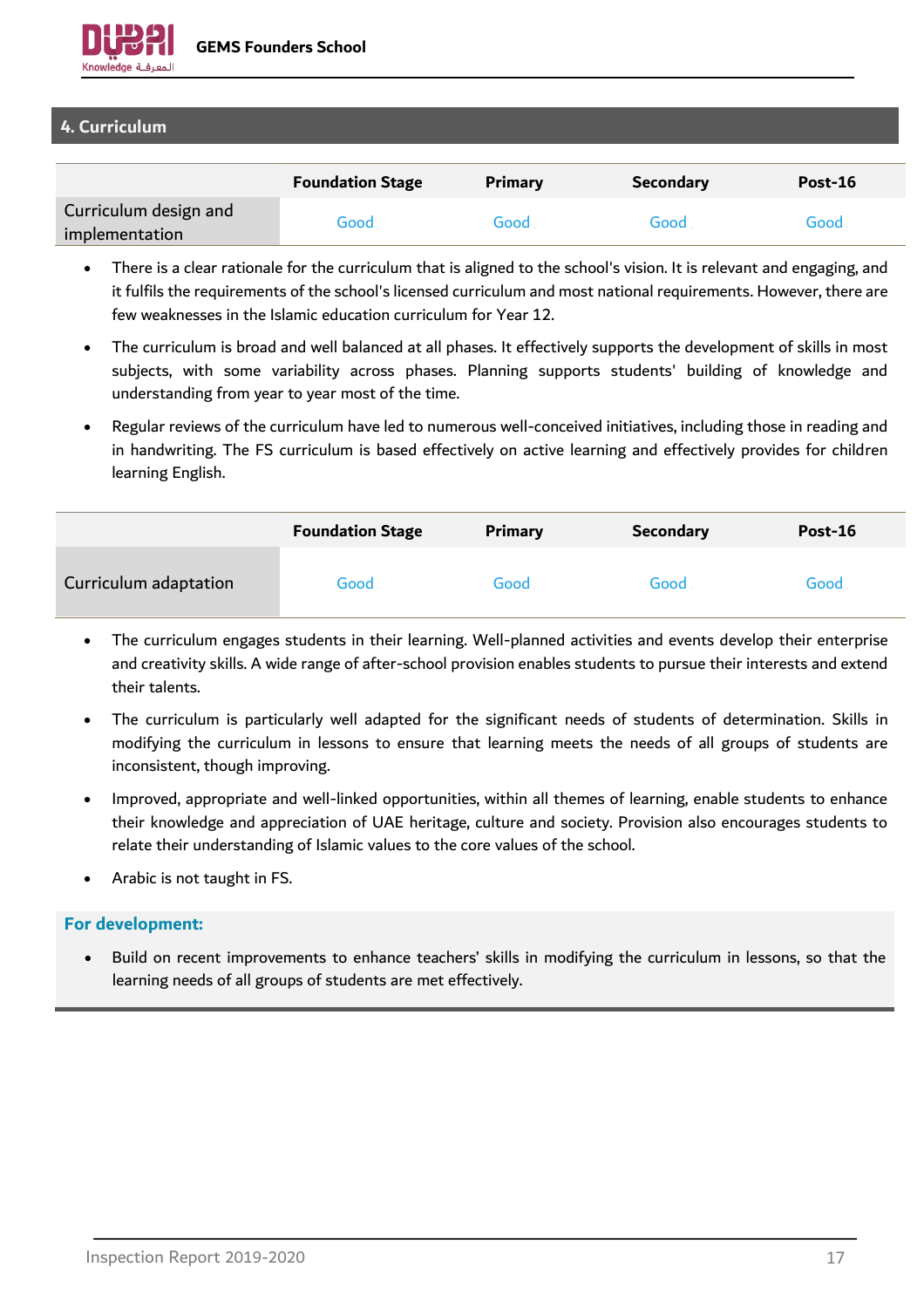

#### **5. The protection, care, guidance and support of students**

|                                                                                        | <b>Foundation Stage</b> | <b>Primary</b>           | <b>Secondary</b> | Post-16                  |
|----------------------------------------------------------------------------------------|-------------------------|--------------------------|------------------|--------------------------|
| Health and safety,<br>including arrangements for<br>child protection /<br>safeguarding | Outstanding 1           | Outstanding <sup>1</sup> | Outstanding 1    | Outstanding <sup>1</sup> |

- The school has rigorous policies and procedures for safeguarding and child protection. Staff are highly effective in keeping students safe from abuse, including victimisation and cyberbullying. The policies are detailed with clearly defined roles, responsibilities and procedures.
- The school is a safe, secure and hygienic environment for students and staff. Safety checks are frequent and thorough, and include records of incidents, near misses and subsequent actions. The supervision of students is exceptionally effective. Laboratories maintain very high standards of safety, and teachers provide guidance to students on how to remain safe.
- The school's promotion of safe and healthy lifestyles is very successful and systematic. Healthy living is promoted by qualified and experienced staff.

|                  | <b>Foundation Stage</b> | Primary               | <b>Secondary</b>      | Post-16               |
|------------------|-------------------------|-----------------------|-----------------------|-----------------------|
| Care and support | Very good $\mathbf T$   | Very good $\mathbf T$ | Very good $\mathbf T$ | Very good $\mathbf T$ |

- The school's ethos of caring and respectful relationships underpins students' very good behaviour and positive attitudes. Behaviour management is effective but unobtrusive. Rigorous systems for managing attendance and punctuality emphasise the importance of these features to students' progress.
- The highly effective inclusion department has thorough processes for assessing and identifying students of determination and providing them with good support. Much improved systems identify and provide opportunities for those students who are gifted academically or who demonstrate particular talents in music, the arts or sport.
- The personal well-being of every student is vitally important to the school and is systematically monitored. Enhanced counselling provision offers valuable support and guidance to students. For older students, the school provides effective advice on career choices and educational pathways.

#### **For development:**

• Embed more fully the enhanced systems for students with gifts and talents.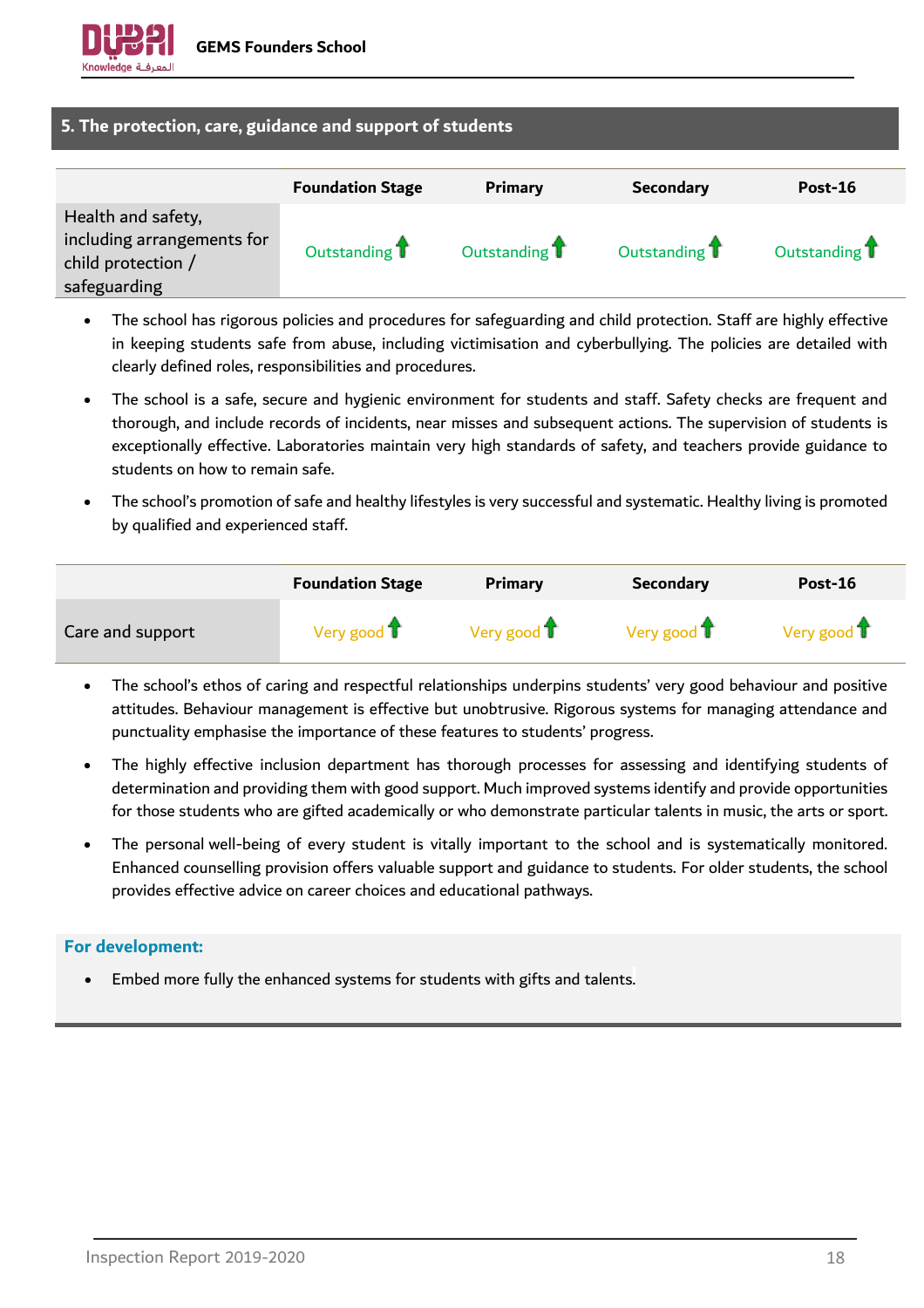

#### **Inclusion of students of determination**

Provision and outcomes for students of determination Theorem Cood

- Governors and senior leaders communicate a highly inclusive school ethos which is welcoming to students of determination. Significant investment in specialist staff enhances the effectiveness of the department. Inclusion leaders are well qualified and skilled. They are successful in promoting the best practices of inclusion.
- The school uses a range of assessment procedures to identify accurately all students of determination. Consequently, interventions are well matched to the type and level of a student's additional needs. Personalised learning is ensured through well-structured individualised education plans.
- The school keeps all parents very well informed of their children's well-being and progress through formal and informal reports. Parents are actively engaged with their children's individual programmes, regularly reviewing progress towards targets. They greatly appreciate the highly effective communication between school and home.
- The curriculum for students with a greater level of need is very effectively modified to provide small-group intensive teaching in English and mathematics. Teachers' skills in modifying mainstream lessons to meet the learning needs of students of determination is improving, but still inconsistent.
- The school's assessments indicate that the majority of students make better than expected progress over time in English, mathematics and science, moving closer to age-related attainment. Students also make good progress against the personal and social targets of their individual education plans.

#### **For development:**

• Build on and extend the school's work in ensuring that teachers in all subjects are skilled in modifying their lessons to provide good support and engaging learning experiences for students of determination.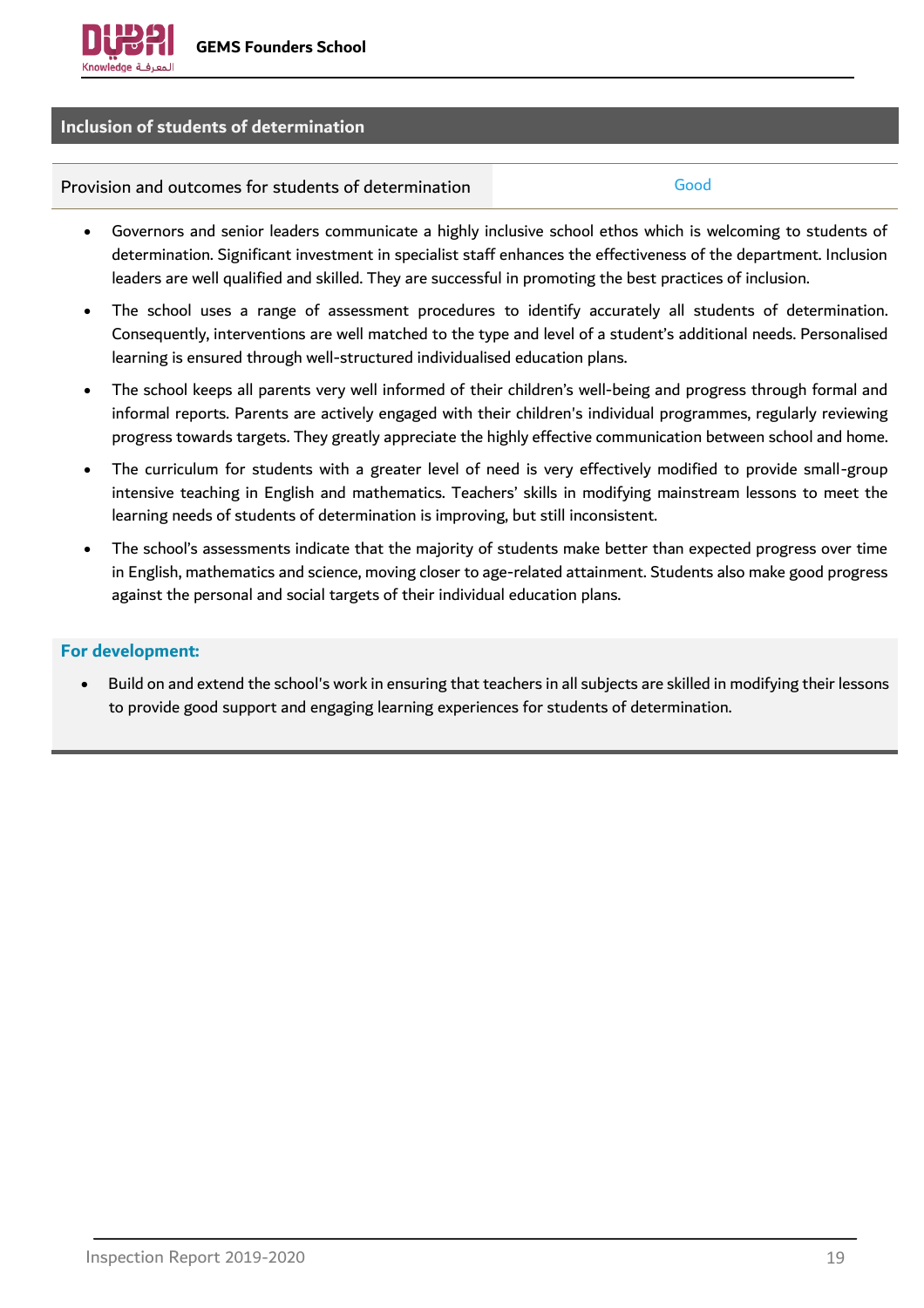#### **6. Leadership and management**

| The effectiveness of leadership                 | Good                         |
|-------------------------------------------------|------------------------------|
| School self-evaluation and improvement planning | Good                         |
| Parents and the community                       | Very good $\mathbf{\hat{T}}$ |
| Governance                                      | Good                         |
| Management, staffing, facilities and resources  | Very good T                  |

- The principal provides strong leadership. Senior leaders support him ably in ensuring effective distributed leadership and very positive teamwork. Together with staff, they are vigorously implementing a renewed vision of what the school can be. Leaders are increasingly innovative and continue to be committed to the UAE National Agenda and inclusion. Leadership at middle levels is inconsistent. Staff have improved various processes and aspects of students' personal development. Several aspects of academic outcomes remain at acceptable levels.
- Senior leaders effectively gather and analyse information on the school's work, involving all staff, governors and the Local Advisory Board appropriately. They monitor the quality of lessons and use the information well. They now have a more streamlined and targeted plan for raising standards. They have also been successful in addressing a recommendation about promoting appreciation of Emirati and other cultures more effectively. Raising attainment and accelerating progress is proving more difficult in some subjects.
- The school effectively engages parents in their children's learning and in school life. Parents, including those of students of determination, are well informed about their children's learning and development. Reports to parents are detailed, effectively personalised, and include helpful comments on their children's next steps in learning. Effective links with a wide range of partners, including other schools, have a positive impact on students' learning and development.
- Parents sit on the Local Advisory Board, which works very well with corporate officers in gathering the views of all stakeholders and in exercising accountability in a systematic manner. Officers monitor the progress of senior staff towards key performance indicators. Governors have worked effectively with school staff to enhance staffing, facilities and resources. They are working with senior staff to improve students' progress and attainment.
- Systems and procedures for the day-to-day management of the school are fully embedded and effective. Comprehensive recruitment processes ensure that all staff are well qualified, have appropriate expertise and benefit from up-to-date guidance and professional development. High-quality school facilities and resources provide a stimulating environment for high-level learning, sport and recreation. The facilities and resources for the early years are excellent, and a well-stocked collection of books in Arabic is increasingly used by students.

### **For development:**

• Ensure a more accurate identification of weaknesses in the curriculum and teaching in Islamic education and Arabic, and use this to bring about improvement in progress and attainment.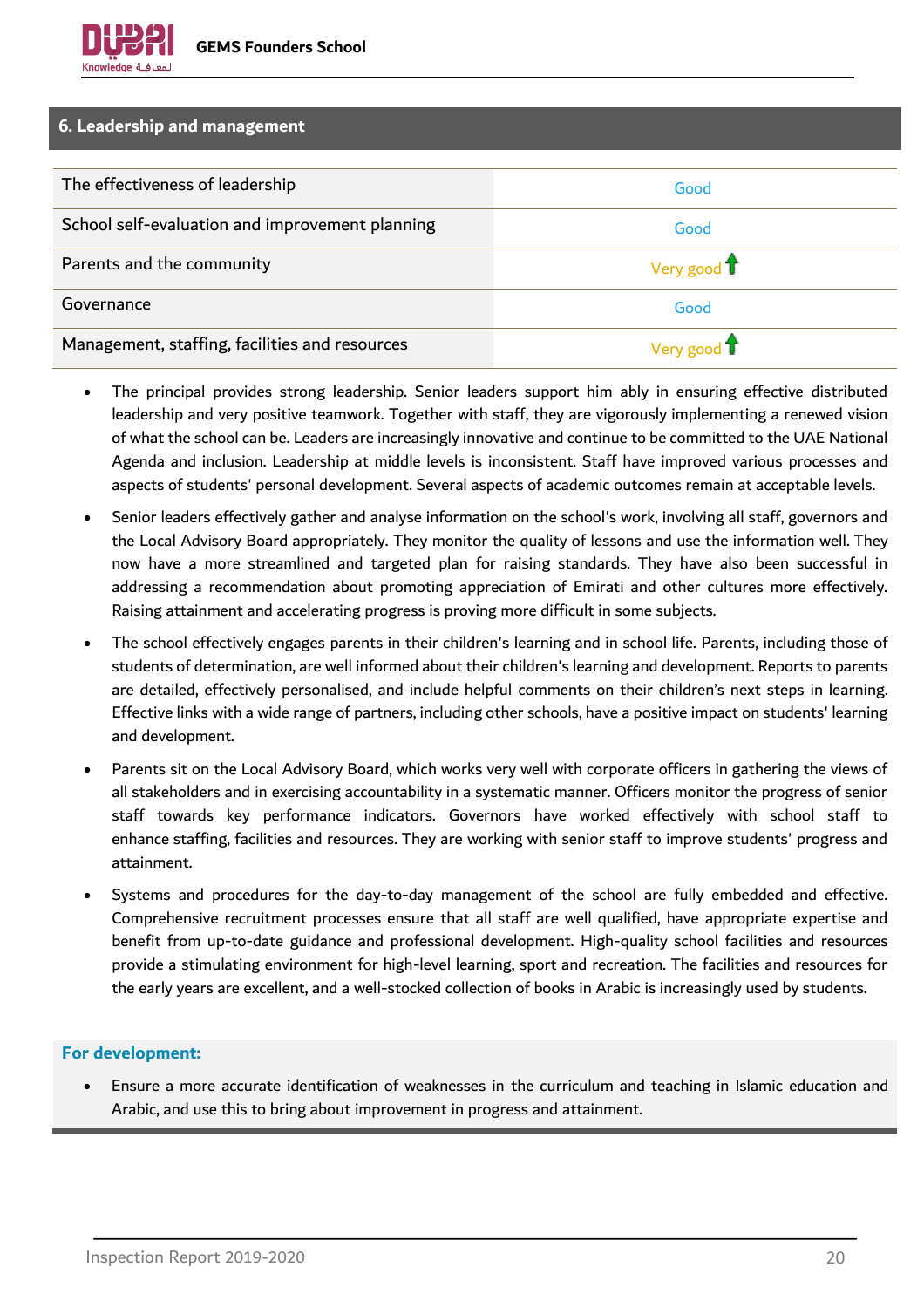

## **Views of parents and students**

<span id="page-20-0"></span>Before the inspection, the views of the parents and senior secondary students were surveyed. Key messages from each group were considered during the inspection and these helped to form inspection judgements.



| <b>Students</b> | • Almost all students who responded to the survey feel safe in the school. Most<br>are happy with the ethos. Most claim to be involved in organised activities,<br>including sports or music and the arts. These results are broadly in line with<br>inspection findings. Almost all returns are more positive than the average for<br>Dubai. A minority of students think that there is frequent verbal or social<br>bullying. Inspection findings do not support these views. |
|-----------------|---------------------------------------------------------------------------------------------------------------------------------------------------------------------------------------------------------------------------------------------------------------------------------------------------------------------------------------------------------------------------------------------------------------------------------------------------------------------------------|
| <b>Parents</b>  | • All parents who responded think that their children are safe in the school, and<br>almost all are satisfied with the quality of education. Most feel that leaders<br>listen to them and act on their views. These returns are in line with inspection<br>findings. A minority of parents have concerns about bullying and about their<br>limited involvement in school activities.                                                                                            |